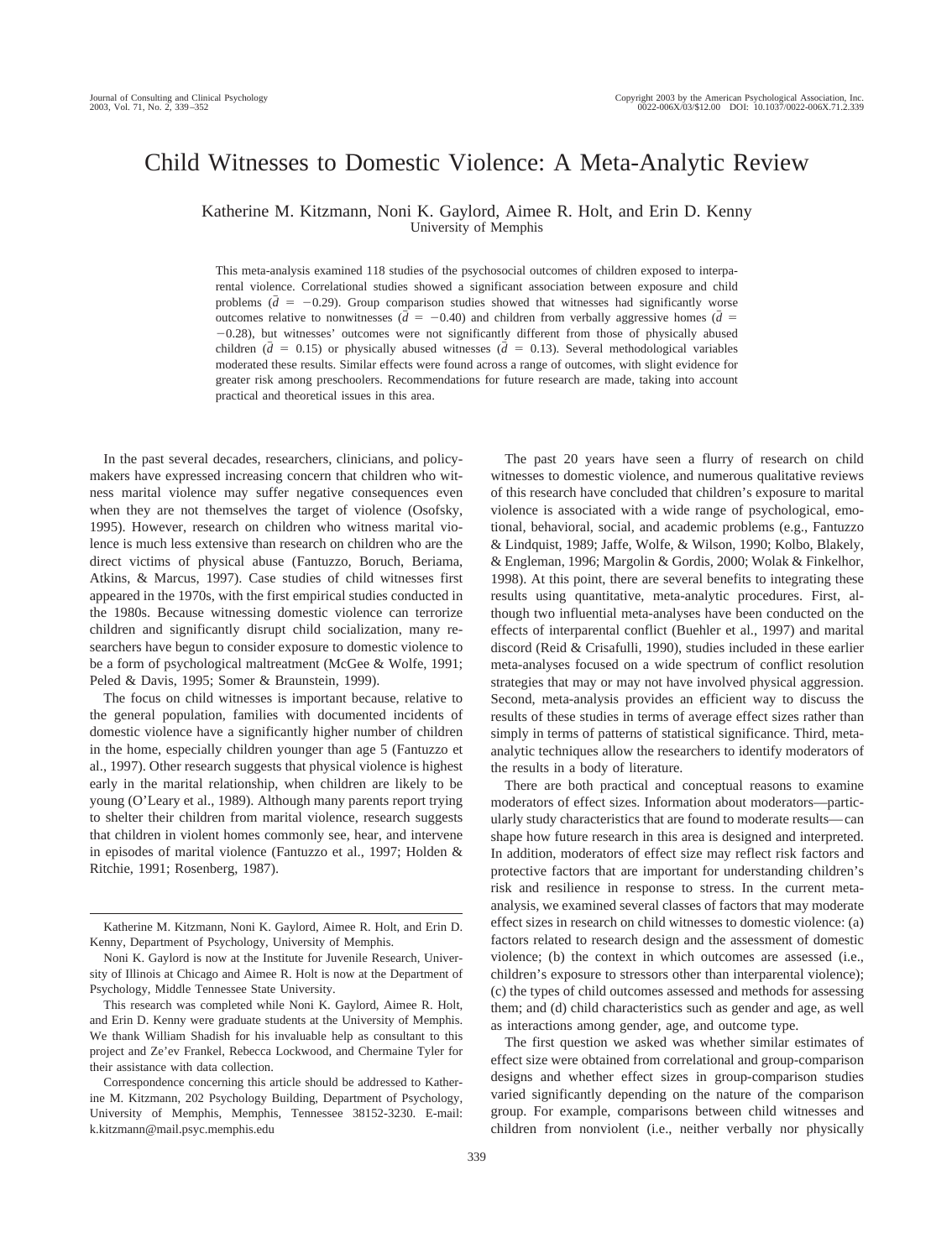aggressive) homes should produce larger effect sizes than comparisons between child witnesses and children from verbally aggressive homes. We also examined whether effect sizes in studies using the Conflict Tactic Scales (CTS; Straus, 1979), the most widely used questionnaire measure of violence in the family, differed from those in studies that used other methods to assess the presence of domestic violence. In addition, we distinguished studies that assessed children's exposure to domestic violence from those that assumed that children had or had not been exposed to the violence in their home. A common study design in this literature, for example, is the comparison of children residing in a domestic violence shelter (presumed to have been exposed to interparental violence) and children from a community or school population (presumed not to have been exposed to interparental violence). Careful screening procedures should increase the distinctiveness of the two groups and should therefore produce larger effect sizes.

A second class of potential moderators in this body of literature concerns the context in which children are exposed to domestic violence—that is, the adaptiveness and level of resources that characterize the child's family environment (E. M. Cummings, Davies, & Campbell, 2000). Compared with the general population, families characterized by domestic violence are likely to experience higher levels of general stress, including lower income and more frequent moves; violent couples are likely to be younger and less educated, exhibit higher rates of divorce and single parenting, and have more alcohol-related problems (Fantuzzo et al., 1997; Jaffe, Hurley, & Wolfe, 1990; Spaccarelli, Sandler, & Roosa, 1994; Straus, Gelles, & Steinmetz, 1980). Children who witness domestic violence are also at higher risk of experiencing multiple forms of abuse (McGee, Wolfe, & Wilson, 1997), particularly physical abuse (Appel & Holden, 1998; O'Keefe, 1994b). Effect sizes can be expected to vary depending on the extent to which researchers control for these contextual factors in their research. For example, several studies have suggested that children who experience the "double whammy" (Hughes, Parkinson, & Vargo, 1989) of both witnessing and being the target of aggression show worse outcomes than children who witness domestic violence but are not physically abused (Carlson, 1991; Hughes, 1988; McCloskey, Figueredo, & Koss, 1995; O'Keefe, 1994b; Sternberg et al., 1993). Other research has suggested that children in shelters for victims of domestic violence—who have by definition recently experienced the multiple stressors associated with moving out of their home and into a shelter—exhibit more adjustment problems relative to children in the community exposed to similar levels of violence (Fantuzzo & Lindquist, 1989).

The third class of moderators we examined concerns the assessment of child outcomes. Social learning models have emphasized child witnesses' risk for aggression, whereas models of trauma have emphasized children's risk for problems with anxiety and other symptoms associated with posttraumatic stress. More holistic approaches have used broadband measures of child psychopathology (e.g., measures of internalizing and externalizing problems) to document a wide range of problems in children exposed to domestic violence. Qualitative reviews to date have concluded that exposure to interparental physical aggression is associated with significant disruptions in all of these areas. By treating outcome category as a potential moderator in our analyses, we were able to determine whether outcomes were significantly worse for one or more of these outcomes, relative to others. We also tested whether

effect sizes varied significantly across several categories of children's specific emotional, cognitive, and behavioral reactions to simulated or hypothetical episodes of interadult conflict. These specific outcome variables have been especially useful in tests of Grych and Fincham's (1990) cognitive–contextual model and Davies and Cummings's (1994) emotional security hypothesis, both of which posit that the effects of interparental conflict are shaped in part by children's reactions to the conflict. The question of who reports on child outcomes is also potentially important for understanding moderators in this body of research, as some research has shown a tendency for mothers in battered women's shelters to rate their children more negatively than do teachers and shelter staff (Hughes & Barad, 1983a).

Finally, an adequate understanding of the effects of domestic violence on children requires attention to the moderating effects of child characteristics, including temperament, coping strategies, gender, and age (E. M. Cummings, 1998). Of these, the latter two have received the most attention in research on domestic violence. Boys and girls may react differently to conflict (E. M. Cummings, Iannotti, & Zahn-Waxler, 1985), and children's reactions to conflict do change with age (E. M. Cummings et al., 2000), but no clear pattern of gender or age differences has yet emerged in research on the outcomes of child witnesses to domestic violence. The issue is complicated in part by the possibility that some gender differences may be more apparent at certain age levels. Research on children's resilience in response to a range of stressors (not limited to domestic violence) suggests that age and gender may interact to moderate children's risk in response to stress, with boys at higher risk during childhood and girls at higher risk during adolescence (Masten, Best, & Garmezy, 1990). In addition, gender and age differences may be more apparent in terms of children's specific emotional and cognitive reactions to conflict than in terms of broadband adjustment problems (E. M. Cummings, 1998).

#### Method

## *Literature Search*

Multiple sources were used to identify studies for the current metaanalysis including (a) studies identified in more than 20 qualitative reviews on the effects of witnessing marital violence; (b) reference lists from the studies cited in these reviews; (c) reference lists of other published articles and books on the more general topic of family violence; and (d) nearly 1,400 abstracts identified in computer searches of the PsycINFO database (http://www.apa.org/psycinfo/) and Dissertation Abstracts (http:// newfirstsearch.oclc.org), with boolean combinations of multiple keywords and the names of prominent researchers in this field used as search terms. The final set of 118 studies that met our selection criteria (described later) consisted of 84 journal articles, 5 book chapters, and 29 theses or dissertations.

Several terms need to be defined for purposes of this review. First, the term *domestic violence* has been used to refer to a wide range of behaviors including physical, sexual, and psychological abuse, shown by both adults and children in the context of family life. In the current article, we use the term *domestic violence* more specifically to refer to incidents of physical aggression (including slapping, pushing, punching, kicking, choking) between adults or parent figures in the family. We use the terms *interparental violence* and *marital violence* synonymously, although these specific terms do not apply to all families. Second, *exposure* and *witnessing* refer to children's awareness of adults' physical aggression toward each other. Children can be aware of parents' physical aggression by seeing or hearing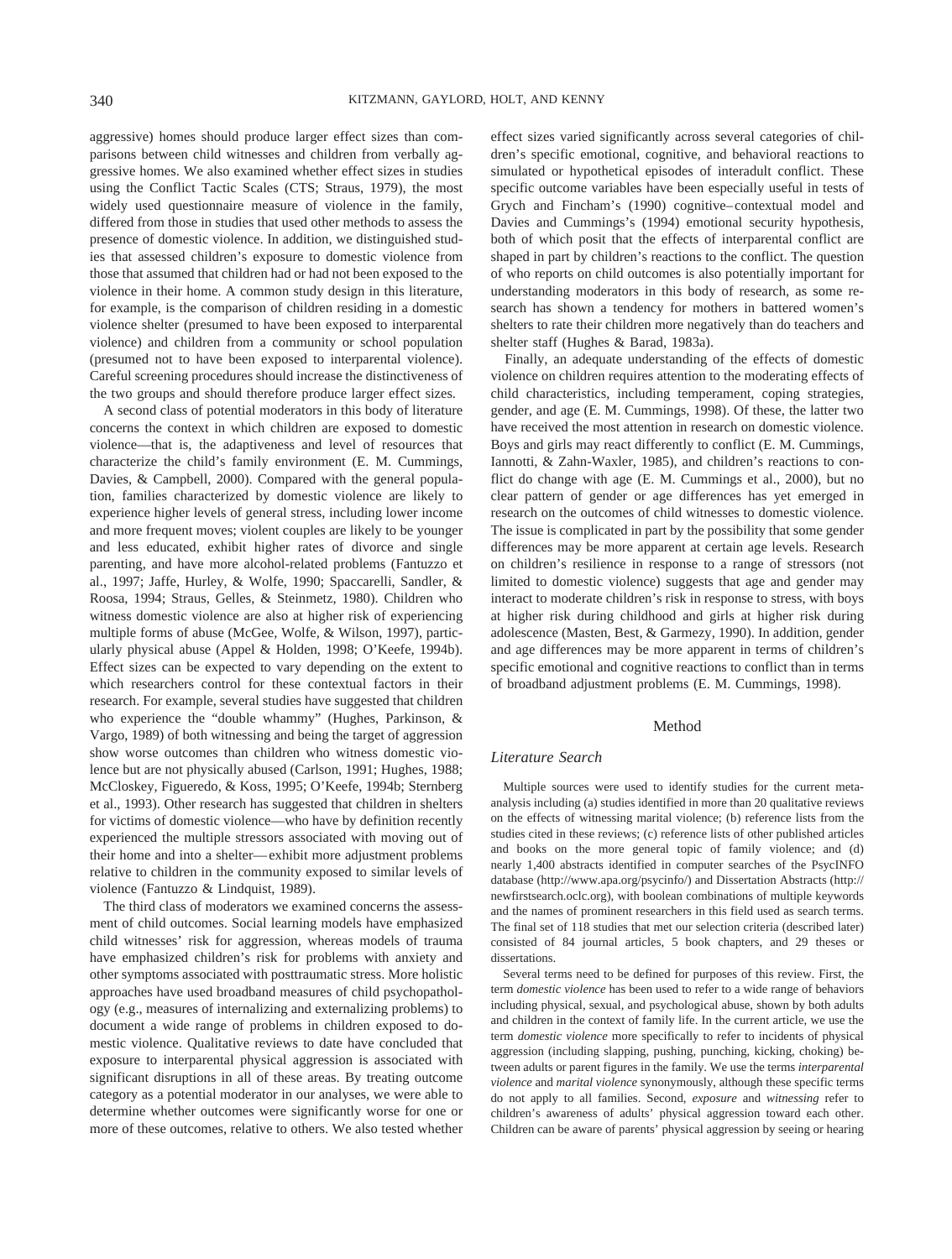violent interactions, but also by hearing stories about the violence and by seeing evidence of the abuse (for example, bruises on the mother's body). In the studies included in the current meta-analysis, child exposure was most commonly defined in terms of the child seeing or hearing a violent exchange between parents or parent figures. In some cases, this awareness was assessed by the researchers, and in other cases, it was assumed.

Studies included in the current meta-analysis met the following selection criteria: (a) The study reported empirical data; thus, case studies and qualitative studies were excluded. (b) The study examined the effects of witnessing interadult physical aggression in the home. Other measures of exposure to aggression—such as exposure to verbal aggression, parent– sibling aggression, or community violence—were excluded from the current analyses. (c) The study reported on psychosocial outcomes, including psychological (e.g., self-esteem), emotional and behavioral (e.g., depression, anxiety, and aggression), social (e.g., social competence), and academic (e.g., achievement scores). Outcomes related to physical health (e.g., motor development), intelligence (e.g., IQ scores), parenting competence, and general family functioning were not considered. (d) The study examined the association between interadult physical aggression and child psychosocial outcomes either in (i) correlational or multiple regression analyses or (ii) group comparisons, in which a group of child witnesses was compared with one or more control groups. Studies were excluded if group formation was based on a dimension other than exposure to domestic violence (for example, studies in which rates of exposure to domestic violence were compared in groups of delinquent vs. nondelinquent children). (e) The study sample was restricted to children. Adolescent samples that included 19-year-olds were included if most of the sample was 18 or younger, but college samples of 19-year-olds were excluded. (f) The study was published in 2000 or earlier. (g) The study was reported in English.

### *Coding Procedures*

A coding manual (available from the authors) was developed to guide coding of variables pertaining to characteristics of the study, the samples, measures, statistical analyses, and effect sizes (a total of 179 variables). About half of the studies were coded by one rater, and about half were coded by two raters, with consensus discussions used to resolve differences. Interrater reliability showed percentage agreement ranging from 92% to 100%, with a mean of 96%. For correlation studies, individual effect sizes were recorded as correlation coefficients, which were then converted to Cohen's *d* statistic using formulas based on Hedges and Olkin (1985). For group comparison studies, individual effect sizes were recorded as Cohen's (1988) *d* statistic, computed using Shadish, Robinson, and Lu's (1997) Effect Size analysis software.

#### Results

The 118 studies identified in our literature search were published between 1978 and 2000. Of the 118 studies, 61 studies reported comparisons between witnesses and nonwitnesses; 7 reported comparisons between witnesses and children exposed to interparental verbal aggression; 8 reported comparisons between witnesses and physically abused children; 18 reported comparisons between witnesses and physically abused witnesses; and 70 reported correlational data. The sum of these numbers is greater than 118 because nearly half the studies incorporated more than one type of design, for example by examining both correlational and group-comparison data or by using multiple comparison groups.

Study sample sizes ranged from 21 to 3,780. Individual effect sizes were based on sample or subsample sizes ranging from 6 to 3,047, with a median of 56. Several of the larger sample sizes came from four group-comparison studies in which data from a group of child witnesses were compared with data reported as part of the outcome measure's published norms; the normative samples that were used as comparison groups were often quite large. Excluding these studies, sample sizes for individual effect sizes ranged from 8 to 1,457, with a median 49.

# *Preliminary Analyses*

Together, the 118 studies generated 2,261 effect sizes that were used in the current data analysis. In cases where the researchers reported results both with and without statistical controls, we included the effect size that used statistical controls. In cases where results were reported simply as "not statistically significant," we estimated the effect size conservatively to be zero (Lipsey & Wilson, 2001).

Across all studies, individual effect sizes ranged from –8.93 to 1.63. Because the distribution of these effect sizes was negatively skewed, we checked for the presence of outliers. The purpose of meta-analysis is to arrive at a reasonable summary of the quantitative findings in a body of research studies, and this purpose is not well served when the analyses include extreme effect sizes that are notably discrepant from the majority of those found in the literature (Lipsey & Wilson, 2001). We used guidelines provided by Emerson and Strenio (1983) to identify outliers, defined as values smaller than  $F_L$  –  $(1.5)d_F$  or larger than  $F_H$  +  $(1.5)d_F$ , where  $F_{\text{L}}$  and  $F_{\text{U}}$  denote the lower and upper fourths (values closely related to the lower and upper quartiles) and  $d_F = F_U - F_L$ , known as the fourth spread (closely related to the interquartile range). Using this method, we identified 113 of the 2,261 effect sizes as statistical outliers. We then recoded these extreme values to more moderate values that better represented the range of values found in the body of literature, a process called *Windsorizing* (Lipsey & Wilson, 2001). In this case, using Emerson and Strenio's (1983) approach, extreme negative values were recoded as  $d = -1.41$  and extreme positive values were recoded as  $d = .84$ , values corresponding to the outlier cutoffs in this set of effect sizes. The final set of effect sizes, including the Windsorized values, remained negatively skewed but was assumed to be more representative of the literature than the non-Windsorized values.

# *Overall Average Study-Level Effect Size*

The first step in the analyses was to calculate the weighted least squares (WLS) average effect size for each of the 118 studies. These average effect sizes were weighted by a function of sample size (Hedges & Olkin, 1985). We then calculated an overall average effect size across all 118 studies and tested whether this value was significantly different from zero. In this and in all further analyses, we used random effects models for significance testing. As opposed to fixed effects models, which limit inferences to the specific sample of studies included in the meta-analysis, random effects models are useful for generalizing to the entire population of studies from which the selected studies are drawn (Rosenthal, 1995). The average study-level effect sizes ranged from  $\bar{d} = -1.38$  to  $\bar{d} = 0.54$ , with an overall average of  $\bar{d} = -0.29$ ,  $N = 118$ ,  $SE = 0.03$ . This value was significantly different from 0 at  $p < .01$ , with a 95% confidence interval of  $-0.34$  to  $-0.24$ .

Next a test of homogeneity of variance was used to assess the amount of nonrandom variation in the set of study level effect sizes (Hedges & Olkin, 1985). If the set of effect sizes is not homoge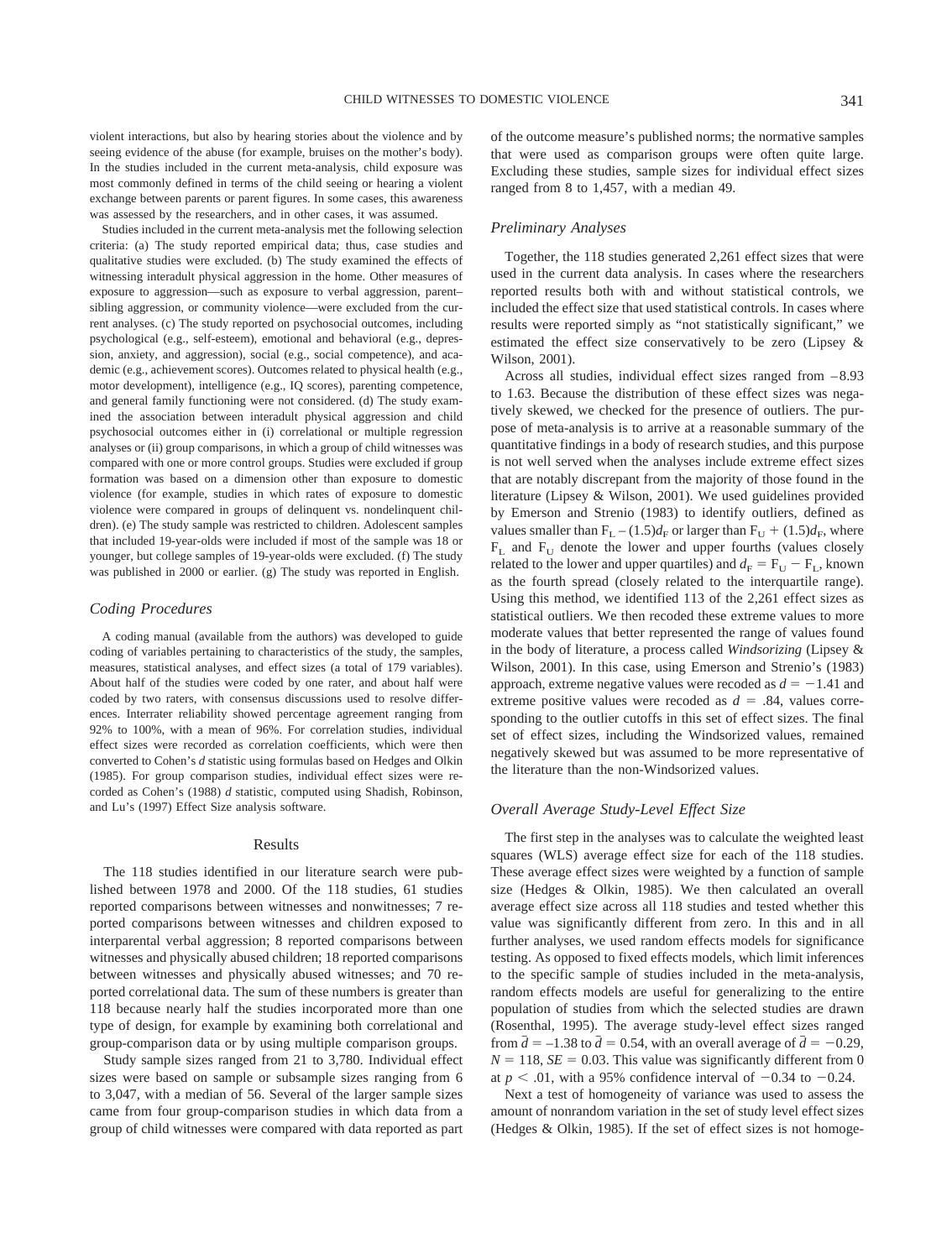neous, then factors other than random variation are assumed to be contributing to variability in the results. The test of homogeneity was rejected, with  $Q(117) = 180.31$ ,  $p < .01$ . This suggests that the overall average study level effect size should be interpreted with caution and that possible moderators should be tested to identify the sources of nonrandom variation.

### *Moderators Related to Study Design*

*Correlational versus group-comparison studies.* We calculated the WLS average effect size for five groups of studies, reflecting each of five types of study design identified in this body of literature. Table 1 shows the average study level effect size and its confidence interval, for each type of study design. Three of the five study designs produced negative effect sizes that were statistically different from zero at  $p < .05$ : studies comparing witnesses and nonwitnesses, studies comparing witnesses and children from homes characterized by interparental verbal aggression, and correlational studies. The two other study designs produced positive effect sizes that were not statistically different from zero: studies comparing witnesses and victims of physical abuse, and studies comparing witnesses and abused witnesses.

A test of homogeneity was rejected for effect sizes from studies comparing witnesses and nonwitnesses,  $Q(6) = 90.10, p < .01$ , but not for effect sizes from any of the four other study designs. The variability of effect sizes in studies comparing witnesses and nonwitnesses suggested that there may be other variables moderating effect size in this set of studies. The homogeneity of effect sizes in studies using the four other designs suggests that it would be more difficult to identify moderators of effect size in those sets of studies.

The average effect sizes in the five sets of studies did differ from each other,  $Q_b(4) = 63.57$ ,  $p < .01$ . After accounting for variation due to study design, other variation could be attributed to random error,  $Q_w(159) = 132.60$ ,  $p = .94$ . Post hoc tests showed that effect sizes from the five study designs formed two clusters. The two negative effect sizes based on group-comparison designs were not significantly different from each other. Correlational studies also produced a negative average effect size that was significantly

# Table 1

*Average Study-Level Effect Sizes Found in Five Types of Study Design*

| Study design                                                          | n        |               | SE         | 95% CI                      |
|-----------------------------------------------------------------------|----------|---------------|------------|-----------------------------|
| Witnesses vs. nonwitnesses                                            | 61       | $-40*$        | .04        | $-.47, -.33$                |
| Witnesses vs. witnesses of<br>verbal aggression                       |          | $-28*$        | 13         | $-.52, -.02$                |
| Witnesses vs. physically<br>abused children                           | 8        | .15           | .11        | $-.05.$ .36                 |
| Witnesses vs. physically<br>abused witnesses<br>Correlational studies | 18<br>70 | .13<br>$-29*$ | .07<br>.03 | .01,<br>.26<br>$-.35, -.23$ |

*Note.* In group comparison studies, negative effect sizes indicate that child witnesses had poorer outcomes relative to the comparison group; in correlational studies, negative effect sizes indicate that greater exposure to interparental violence was associated with poorer outcomes. Witnesses children exposed to interparental violence.  $CI =$  confidence interval.

\* The average study-level effect size is significantly different from zero, at  $p < .05$ .

smaller than the average effect size in studies comparing witnesses and nonwitnesses, but not significantly different from the average effect size in studies comparing witnesses and children from verbally aggressive homes. The two positive effect sizes also were not significantly different from each other, but each was significantly different from the average effect size found in the three other study designs.

*Assessment of domestic violence.* Three variables related to the assessment of domestic violence were examined as possible moderators of effect size. First, studies that used the CTS to assess interparental aggression were compared with those that used other methods of assessment. This variable was found to moderate results only in correlational studies, in which effect sizes from studies that used the CTS to assess interparental violence,  $\overline{d}$  =  $-0.34$ ,  $n = 48$ ,  $SE = 0.04$ ,  $p < 0.01$ , were significantly larger than those that used other methods,  $\overline{d} = -0.20$ ,  $n = 24$ ,  $SE = 0.05$ ,  $p <$ .01, with  $Q_b(1) = 3.84$ ,  $p < .05$ . Second, studies that assessed child exposure to violence (i.e., asked whether the child had seen or heard the violence,  $n = 75$ ) were compared with those that simply assumed exposure based on the presence of domestic violence in the home ( $n = 46$ ). This variable did not moderate the results in any of the five study designs.

In the group comparison studies, we also examined whether effect sizes varied depending on whether researchers assessed exposure to domestic violence in the comparison group. In fact, researchers did assess domestic violence in the comparison group in nearly all studies comparing witnesses and children from high conflict homes, physically abused children, and physically abused witnesses. However, studies comparing witnesses and nonwitnesses were much less consistent in the use of screening procedures for the comparison group, and in this set of studies, those that used more careful screening procedures obtained effect sizes that were significantly smaller than those obtained in studies that used less careful procedures,  $\bar{d} = -0.34$ ,  $n = 47$ ,  $SE = 0.04$ ,  $p <$ .01, compared with  $\bar{d} = -0.55$ ,  $n = 15$ ,  $SE = 0.07$ ,  $p < .01$ , with  $Q_{\rm b}(1) = 5.94$ ,  $p < .05$ . The direction of this difference was unexpected, as more careful screening was expected to increase, rather than decrease, differences between groups.

### *Moderators Related to Multiple Stressors*

*Populations from which samples were drawn.* We examined whether effect sizes varied depending on the type of sample in which child witnesses were identified: shelters for victims of domestic violence, community or school samples, community or school samples that could be considered at risk because of exposure to some stressor other than domestic violence (e.g., poverty, parental divorce, community violence), and clinical samples (in which either the child or the mother was receiving services). In the four group-comparison study designs, we limited these analyses to studies that drew both groups from similar populations, for example, studies that compared witnesses identified in the community and nonwitnesses identified in the community. In these studies, average effect size did not vary significantly depending on the population from which the samples were drawn. However in correlational studies, sample source did moderate effect size,  $Q_{\rm b}(3) = 13.03$ ,  $p < .01$ . Post hoc analyses showed that effect sizes in correlational studies using samples of community children,  $\overline{d}$  =  $-0.22$ ,  $n = 14$ ,  $SE = 0.08$ , communities at risk,  $\overline{d} = -0.32$ ,  $n = 8$ ,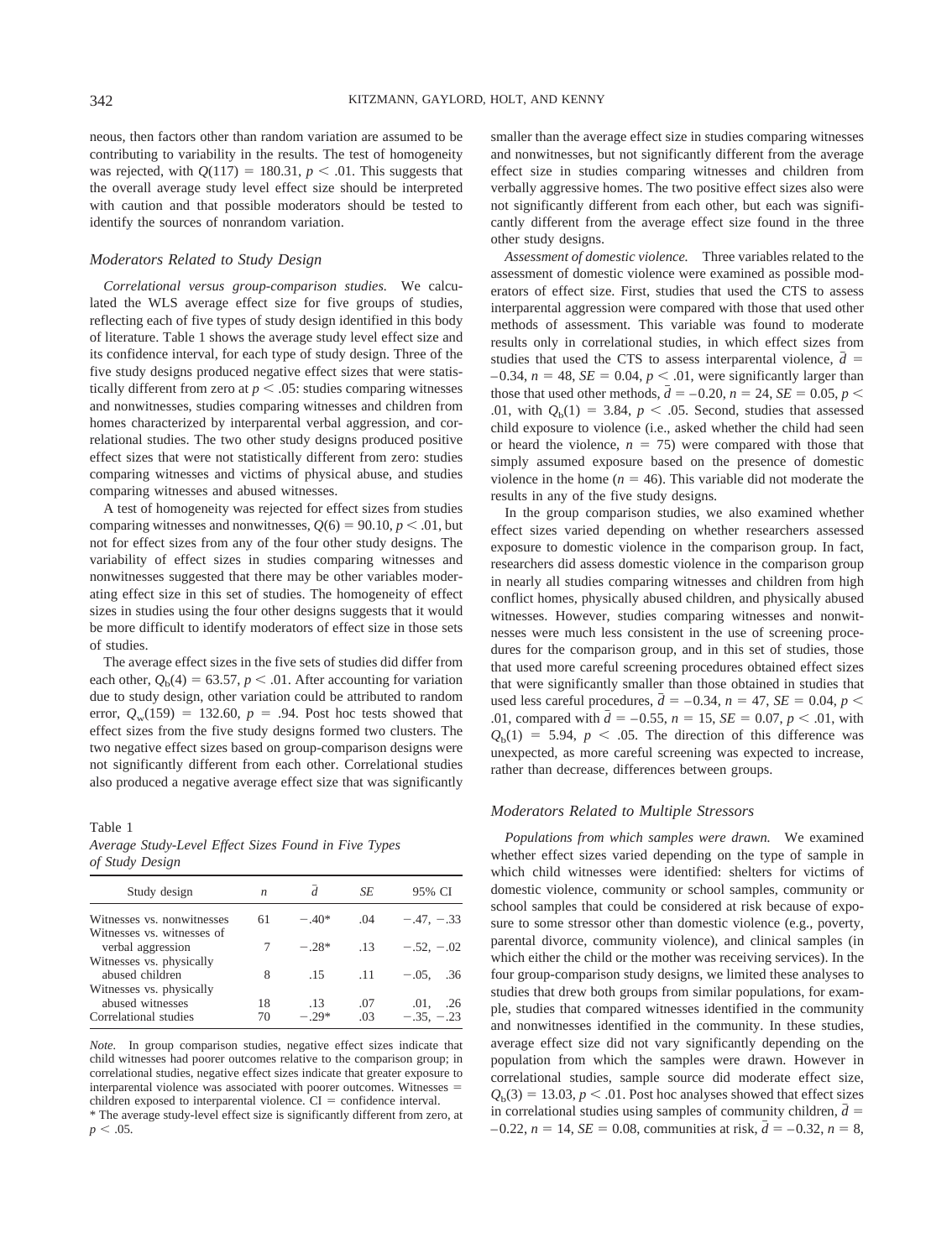$SE = 0.14$ , and clinical samples,  $\bar{d} = -0.38$ ,  $n = 5$ ,  $SE = 0.14$ , were all significantly different from zero at  $p \leq 0.01$ , whereas the average study-level effect size from correlational studies using samples of children in domestic violence shelters,  $\bar{d} = 0.12$ ,  $n = 9$ ,  $SE = 0.10$ , was not significantly different from zero.

In the group comparison studies, we also asked whether effect sizes varied depending on whether the group of witnesses and the comparison group were drawn from similar or dissimilar populations. Across all comparison-group designs, we found that effect sizes obtained in studies in which both groups were drawn from similar populations,  $\bar{d} = -0.12$ ,  $n = 55$ ,  $SE = 0.05$ , were significantly smaller than those obtained in studies in which groups were drawn from dissimilar populations,  $\overline{d} = -0.39$ ,  $n = 47$ ,  $SE = 0.05$ ,  $Q_b(1) = 15.56$ ,  $p < .01$ . However, this result was not replicated when each of the four sets of comparison-group studies was considered separately. Therefore, it is possible that this result actually reflects a confound between study design and researchers' choice to draw witnesses and comparison group children from similar populations. In studies comparing witnesses and physically abused children, and in studies comparing witnesses and physically abused witnesses (designs that generated nonsignificant, positive effect sizes), researchers nearly always drew the two groups from similar populations. By contrast, in studies comparing witnesses and nonwitnesses, and in studies comparing witnesses and children from homes with interparental verbal aggression (designs that generated significant, negative effect sizes), researchers drew the two groups from similar populations in only about half the cases. However, within this latter group of studies, effect sizes were not significantly different in studies that did and did not draw the two groups from similar populations.

*Use of exclusion criteria, matching, and statistical controls.* We compared studies that did and did not use exclusion criteria, matching, or statistical controls to address possible confounds due to each of the following: (a) general stress, (b) socioeconomic status (SES; including income, parents' education level, and family size), (c) mother's marital status and marital stability, (d) recent or frequent moves or homelessness, (e) parent age, (f) parent substance abuse problems, and (g) child physical abuse. We found very little evidence that effect sizes were moderated by the use of controls for these possible stressors when each was considered in isolation. However, this null result was likely influenced by the small number of studies that used any of these techniques to control for these confounds: 32% controlled for mothers' marital status; 18% controlled for SES; 14% controlled for the presence of child physical abuse; less than 10% controlled for general stress, moving, or parent age; and 0% controlled for parent substance abuse problems. To address this problem, we calculated a summary score to represent how many of these variables had been controlled for. These scores could have ranged from 0 to 7, but the highest score was 4. The correlation between this score and studylevel effect size was significant in studies comparing witnesses and nonwitnesses, with  $r = .28$ ,  $p < .02$ , but not in other study designs. Because most effect sizes were negative, a positive correlation here means that the more stressors that were controlled for, the closer the effect size was to zero. In studies that controlled for none of these stressors,  $\bar{d} = -0.46$ ,  $n = 29$ ,  $SE = 0.05$ ,  $p < .01$ ; for one stressor,  $\bar{d} = -0.37$ ,  $n = 19$ ,  $SE = 0.07$ ,  $p < 0.01$ ; for two stressors,  $\overline{d} = -0.38$ ,  $n = 13$ ,  $SE = 0.09$ ,  $p < .01$ ; for three stressors,  $\overline{d} =$ 

 $-0.20$ ,  $n = 9$ ,  $SE = 0.11$ ,  $p = .07$ ; and in studies controlling for four stressors,  $\bar{d} = -0.16$ ,  $n = 1$ ,  $SE = 0.22$ ,  $p = .50$ .

### *Moderators Related to Outcomes*

*Types of outcomes.* First, we compared average study-level effect sizes for six categories of general adjustment: internalizing problems, externalizing problems, other psychological problems, total psychological problem scores, social competence, and academic problems. Decisions about categorization were guided by the factor structure of the widely used Child Behavior Checklist (CBCL; Achenbach & Edelbrock, 1991). For example, any measure of somatic complaints was classified as "internalizing" because somatic complaints are part of the internalizing factor on the CBCL, whereas any measure of attention problems was classified as "other psychological problems" because attention problems are part of the "other psychological problems" factor on the CBCL. A test of homogeneity was not rejected,  $Q_b(5) = 9.99$ ,  $p = .08$ , meaning that across all studies, effect sizes for these six measures of general adjustment were not significantly different from each other. Tests of homogeneity also were not rejected when analyses were conducted separately for studies using each of the five study designs. Table 2 shows the average study-level effect sizes for each category of general adjustment, separately for each study design.

Because the specific outcomes of aggression (an example of externalizing) and posttraumatic stress disorder (PTSD; an example of internalizing) have been given such extensive attention in this body of literature, we examined effect sizes for these two outcomes in some detail. Results showed that across all studies, effect sizes for aggression were significantly lower than those for other forms of externalizing behaviors (not including aggression),  $\overline{d}$  = -0.14, *n* = 35, *SE* = 0.06, *p* < .05, compared with  $\overline{d}$  = -0.35,  $n = 86$ , *SE* = 0.04,  $p < .01$ , with  $Q_b(1) = 8.16$ ,  $p < .01$ . By contrast, effect sizes for PTSD were higher than those for other forms of internalizing behaviors (not including PTSD),  $\bar{d} = -0.51$ ,  $n = 12$ , *SE* = 0.09,  $p < .01$ , compared with  $\overline{d} = -0.33$ ,  $n = 86$ ,  $SE = 0.03$ ,  $p < .01$ , a difference that showed a trend toward statistical significance at  $p < .06$ . When directly compared, the effect sizes for aggression were found to be significantly smaller than those for PTSD,  $Q_{b}(1) = 9.76$ ,  $p < .01$ .

Next, we compared average study-level effect sizes for six categories of children's specific responses to simulated or hypothetical episodes of interadult conflict, typically assessed in laboratory settings: negative affect– distress, negative cognitions– attributions, withdrawal, aggression, intervening in the conflict, and positive cognitions–adaptive coping. Again, across all studies, a test of homogeneity was not rejected, with  $Q_b(5) = 2.65$ ,  $p =$ .75, meaning that effect sizes for these six categories were not significantly different from each other. Tests of homogeneity also were not rejected when analyses were conducted separately for studies using each of the five study designs. Table 3 shows the average study-level effect sizes for each category of specific response to conflict, separately for each study design.

Although effect sizes for measures of general adjustment were more often significantly different from zero than effect sizes for children's specific responses to conflict, a test of homogeneity showed that the average study-level effect size for general adjustment measures,  $\bar{d} = -0.29$ ,  $n = 110$ ,  $SE = 0.03$ ,  $p < .01$ , was not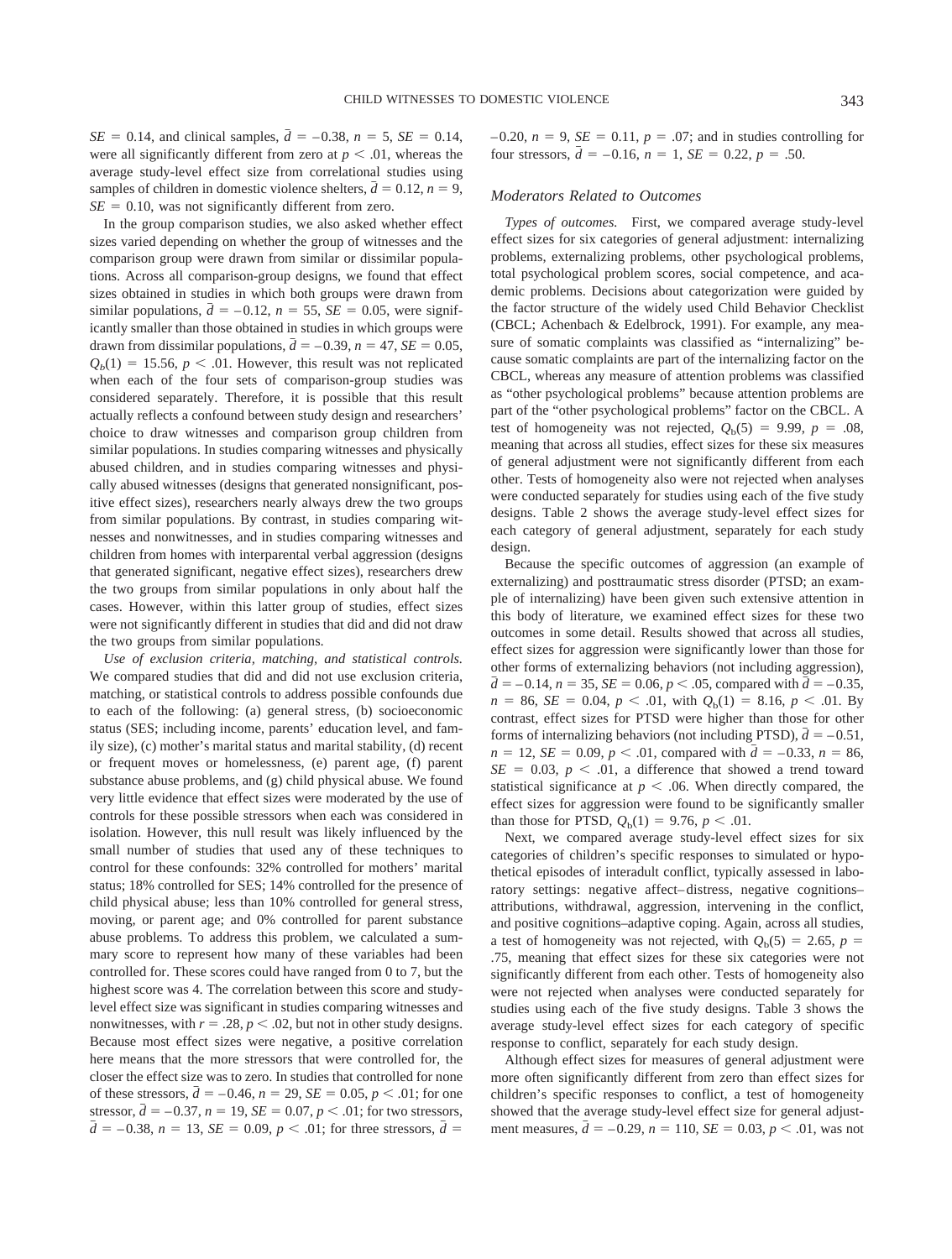| I<br>٠<br>× |  |  |
|-------------|--|--|

| Table 2                                                                   |  |
|---------------------------------------------------------------------------|--|
| Average Study-Level Effect Sizes for Six Types of Psychosocial Adjustment |  |

|                              | Witnesses vs.<br>nonwitnesses |         |     | Witnesses vs.<br>witnesses of verbal<br>aggression |         |     | Witnesses vs.<br>physically abused<br>children |        |     | Witnesses vs.<br>physically abused<br>witnesses |        |     | Correlational studies |         |     |
|------------------------------|-------------------------------|---------|-----|----------------------------------------------------|---------|-----|------------------------------------------------|--------|-----|-------------------------------------------------|--------|-----|-----------------------|---------|-----|
| Outcome type                 | $\boldsymbol{n}$              |         | SE  | $\boldsymbol{n}$                                   | d       | SE  | $\boldsymbol{n}$                               | d      | SE  | $\boldsymbol{n}$                                | đ      | SE  | $\boldsymbol{n}$      | d       | SE  |
| Internalizing                | 47                            | $-.50*$ | .06 |                                                    | $-.36$  | .21 | 12                                             | .10    | .08 |                                                 | $-.11$ | .13 | 49                    | $-.35*$ | .04 |
| Externalizing                | 45                            | $-.43*$ | .06 | 5.                                                 | $-.35*$ | .17 | 12                                             | .14    | .08 |                                                 | $.23*$ | .09 | 51                    | $-.31*$ | .04 |
| Other psychological problems | 33                            | $-.35*$ | .07 | 3                                                  | $-.53*$ | .22 | 8                                              | .06    | .09 | 4                                               | $-.01$ | .14 | 23                    | $-.17*$ | .06 |
| Total psychological problems | 11                            | $-.27*$ | .11 | $\Omega$                                           |         |     | 4                                              | .09    | .11 | $\overline{2}$                                  | $.23*$ | .12 | 6                     | $-.37*$ | .11 |
| Social problems              | 15                            | $-.38*$ | .09 | 2                                                  | .31     | .30 | 2                                              | $-.09$ | .16 | $\overline{2}$                                  | $-.08$ | .17 | 11                    | $-.23*$ | .11 |
| Academic problems            | 18                            | $-.52*$ | .09 | $\Omega$                                           |         |     | 6                                              | .10    | .12 | $\bigcap$                                       | .33    | .24 |                       | $-.45*$ | .07 |

*Note.* In group comparison studies, negative effect sizes indicate that child witnesses had poorer outcomes relative to the comparison group; in correlational studies, negative effect sizes indicate that greater exposure to interparental violence was associated with poorer outcomes. Witnesses = children exposed to interparental violence. Dashes indicate no data were available.

\* The average study-level effect size is significantly different from zero, at  $p < .05$ .

significantly different from the average study-level effect size for measures of specific responses to conflict,  $\overline{d} = -0.28$ ,  $n = 27$ , *SE* = 0.06, *p* < .01, with  $Q_b(1) = 0.06$ , *p* = .80. This same pattern of results was replicated in all five study designs.

*Report of child outcomes.* We compared effect sizes on the basis of mothers' reports of child outcomes, children's self-reports, and assessments based on others' reports. Results showed that this variable did moderate effect sizes in one of the five study designs, namely comparisons between witnesses and nonwitnesses, with  $Q_{\rm b}(2) = 7.89$ ,  $p < .02$ . In this set of studies, effect sizes based on mothers' reports of child outcomes,  $\overline{d} = -0.44$ ,  $n = 43$ ,  $SE = 0.05$ ,  $p \leq 0.01$ , were significantly larger than those based on child self-reports,  $\bar{d} = -0.24$ ,  $n = 32$ ,  $SE = 0.05$ ,  $p < 0.01$ . The average study-level effect size based on others' reports fell between these other effect sizes,  $\bar{d} = -0.35$ ,  $n = 12$ ,  $SE = 0.09$ ,  $p < 0.01$ , and was not significantly different from either.

# *Moderators Related to Child Characteristics*

Finally, we examined child gender and age as well as interactions between these variables and outcome type, as possible moderators of effect size. Analyses involving interactions were conducted using WLS regression equations in which two variables and their interaction were entered as predictors of effect size.

*Child gender.* Across all studies, study-level effect size for all-girl samples,  $\bar{d} = -0.25$ ,  $n = 38$ ,  $SE = 0.05$ ,  $p < .01$ , for all-boy samples,  $\bar{d} = -0.29$ ,  $n = 46$ ,  $SE = 0.05$ ,  $p < .01$ , and for mixed-gender samples,  $\bar{d} = -0.29$ ,  $n = 88$ ,  $SE = 0.03$ ,  $p < .01$ , were not significantly different from each other. This same pattern of results was found in each of the five sets of studies,  $Q_{\rm b}(2) = 0.67, p = .71.$ 

*Gender Outcome interactions.* Gender did not interact with outcome type to predict overall effect size in any of the study designs we examined when considering either the six categories of general psychosocial adjustment or the six categories of specific responses to interadult conflict.

*Child age.* The correlation between average age of the sample and the study-level effect size was found to be nonsignificant in all five study designs. When we compared study-level effect sizes produced in preschool-only samples (ages 5 and under), middlechildhood-only samples (ages 6–12), and adolescent-only samples (ages 13 and older), effect sizes were found to be significantly different from zero in all three groups, but not significantly dif-

#### Table 3

*Average Study-Level Effect Sizes for Six Types of Specific Responses to Interadult Conflict*

| Outcome type             | Witnesses vs.<br>nonwitnesses |         |     | Witnesses vs.<br>witnesses of verbal<br>aggression |         |     |                  | Witnesses vs.<br>physically abused<br>children |                          | Witnesses vs.<br>physically<br>abused witnesses |   |    | Correlational studies |         |           |
|--------------------------|-------------------------------|---------|-----|----------------------------------------------------|---------|-----|------------------|------------------------------------------------|--------------------------|-------------------------------------------------|---|----|-----------------------|---------|-----------|
|                          | $\boldsymbol{n}$              | d       | SE  | $\boldsymbol{n}$                                   | d       | SE  | $\boldsymbol{n}$ | d                                              | <b>SE</b>                | $\boldsymbol{n}$                                | đ | SE | $\boldsymbol{n}$      |         | <b>SE</b> |
| Negative affect/distress | 11                            | $-.50*$ | .11 | 2                                                  | $-.45*$ | .21 |                  | .04                                            | .18                      | $\Omega$                                        |   |    |                       | $-.22*$ | .07       |
| Negative cognitions      | 8                             | $-.30*$ | .13 |                                                    | .13     | .42 | 4                | .14                                            | .17                      | $\Omega$                                        |   |    | h                     | $-.20*$ | .09       |
| Withdrawal               |                               | $-.27$  | .17 | 2                                                  | $-.32$  | .21 |                  | $-.18$                                         | .38                      | $\Omega$                                        |   |    | 4                     | $-.14$  | .18       |
| Intervention             |                               | $-.27$  | .17 |                                                    | $-.84*$ | .25 | 4                | $-.06$                                         | .14                      | $\Omega$                                        |   |    |                       | $-.42*$ | .10       |
| Aggression               |                               | $-.37$  | .21 | 2                                                  | $-.38$  | .21 | $\Omega$         |                                                | $\overline{\phantom{a}}$ |                                                 |   |    |                       | $-.46*$ | .17       |
| Positive coping          |                               | $-.25$  | .16 |                                                    | .00     | .42 | 3                | $-.32$                                         | .23                      | $\Omega$                                        |   |    |                       | $-.13$  | .11       |

*Note.* In group comparison studies, negative effect sizes indicate that child witnesses had poorer outcomes relative to the comparison group; in correlational studies, negative effect sizes indicate that greater exposure to interparental violence was associated with poorer outcomes. Witnesses = children exposed to interparental violence. Dash indicates no data were available.

\* The average study-level effect size is significantly different from zero, at  $p < .05$ .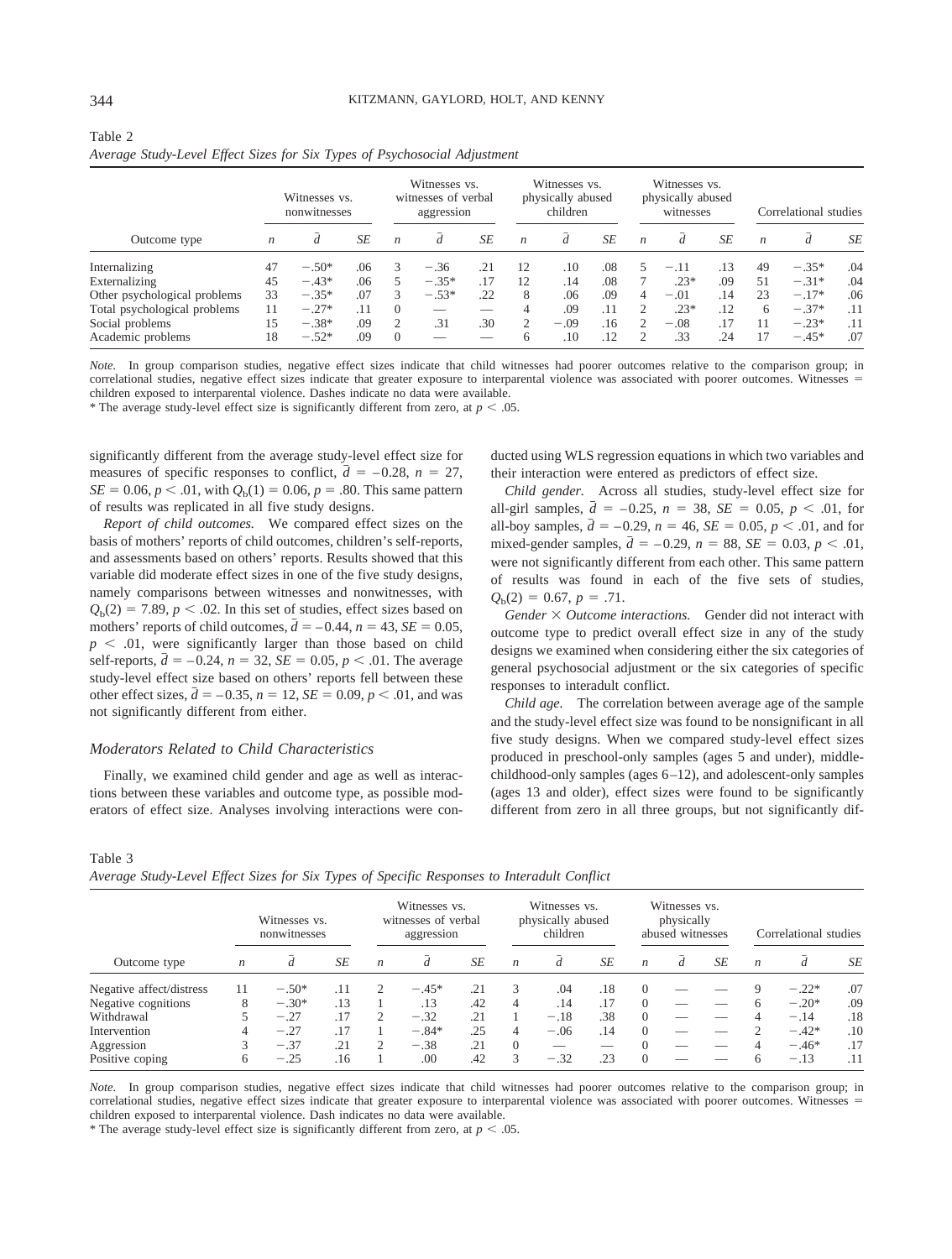ferent from each other,  $Q_b(2) = 1.65$ ,  $p = .44$ . For preschool samples,  $\bar{d} = -0.34$ ,  $n = 73$ ,  $SE = 0.03$ ,  $p < .01$ ; for middlechildhood samples,  $\bar{d} = -0.31$ ,  $n = 39$ ,  $SE = 0.05$ ,  $p < .01$ ; and for adolescent samples  $\bar{d} = -0.25$ ,  $n = 10$ ,  $SE = 0.07$ ,  $p < .01$ . This same pattern of results was replicated in each of the five study designs.

 $Age \times Outcome$  *interactions*. We identified no interactions between age and outcome type when considering either the six categories of general adjustment or the six categories of specific responses to conflict, in any of the five study designs. This was true both when considering average age of the sample and when considering results from age-specific samples (i.e., preschool-only, middle-childhood-only, and adolescent-only samples).

*Gender*  $\times$  *Age interactions.* Gender did not interact with age to predict overall average study-level effect size in any of the five study designs when we considered either mean age of the sample or age categories (as used previously).

*Gender*  $\times$  *Age*  $\times$  *Outcome interactions.* Finally we examined the interaction of gender and age as a predictor of each of the six categories of general adjustment and each of the six categories of specific responses to interadult conflict. This type of analysis was often not possible either because of a high reliance on mixedgender samples in this literature or because of the relatively small number of studies examining specific responses to interadult conflict. In two of the five study designs there was minimal evidence that the size of the Gender  $\times$  Age interaction varied depending on outcome category. In both cases the interaction effect was evident when considering the interaction between gender and average age of the sample, but not when considering the interaction between gender and the categorical variable used to describe age-specific samples (preschool vs. middle childhood vs. adolescence). However, the age-group data are referenced later as a way of clarifying the interaction effects that were found.

In studies comparing witnesses and nonwitnesses, the regression model using gender, average sample age, and the interaction of these two variables as predictors was significant when outcomes were defined in terms of negative affect–distress in response to hypothetical interadult conflict,  $Q_r(3) = 21.06$ ,  $p < .01$ , but was not significant in the prediction of any other outcomes (either measures of general adjustment or other measures of specific responses to conflict). To interpret the significant beta weight associated with the interaction variable,  $\beta = 26.42$ ,  $p < .05$ , we examined effect sizes that were found in samples of boys and samples of girls that fell into specific age ranges. Results suggested that the significant interaction between gender and average sample age was due to higher risk among preschool girls. Differences between child witnesses and the comparison group on measures of negative affect–distress in response to hypothetical interadult conflict were statistically significant in samples of preschool girls,  $\overline{d}$  =  $-0.83$ ,  $n = 3$ ,  $SE = 0.30$ ,  $p < 0.02$ , but not in samples of preschool boys,  $\bar{d} = -0.29$ ,  $n = 3$ ,  $SE = 0.35$ ,  $p = .42$ , or in samples of girls in middle childhood,  $\bar{d} = -0.52$ ,  $n = 2$ ,  $SE = 0.49$ ,  $p = .30$ , although these three effect sizes were not significantly different from each other, with  $Q_b(2) = 1.26$ ,  $p = .53$ . (No studies of witnesses vs. nonwitnesses examined this outcome in boy-only samples in middle-childhood or adolescent samples.)

In correlational studies, the regression model using gender, average sample age, and the interaction of these two variables as predictors was significant when outcomes were defined in terms of

problems with social competence,  $Q_r(3) = 11.29$ ,  $p < .02$ , but was not significant in the prediction of any other outcomes (either other general adjustment measures or specific responses to hypothetical conflict). To interpret the significant beta weight associated with the interaction variable,  $\beta = -6.53$ ,  $p < .01$ , we again examined effect sizes that were found in samples of boys and samples of girls that fell into specific age ranges. The association between exposure to domestic violence and problems in social competence was statistically significant in samples of preschool girls,  $\bar{d} = -0.50$ ,  $n = 3$ ,  $SE = 0.22$ ,  $p < .05$ , but not in samples of preschool boys,  $\overline{d} = -0.48$ ,  $n = 2$ ,  $SE = 0.31$ ,  $p = .13$ , middle-childhood girls,  $\overline{d}$  $= 0.33$ ,  $n = 1$ ,  $SE = 0.23$ ,  $p = .15$ , adolescent girls,  $\bar{d} = 0.02$ ,  $n = 1$ , *SE* = 0.11,  $p = .89$ , or adolescent boys,  $\bar{d} = 0.14$ ,  $n = 1$ ,  $SE = 0.09$ ,  $p = .12$ . (No correlational studies examined this outcome in boy-only samples in middle childhood.) In this case the effect sizes did vary significantly across these five types of samples, with  $Q_b(4) = 11.56$ ,  $p < .05$ . Post hoc analyses showed that the mean effect size for preschool-girl samples was significantly larger than all other groups except preschool boys.

## Discussion

Numerous qualitative reviews have concluded that children who witness interparental violence are at risk for a range of adjustment problems. In the current review we used meta-analytic statistical techniques to estimate the extent of these problems, defined in terms of average effect size. Studies comparing child witnesses and nonwitnesses, studies comparing child witnesses and children exposed to interparental verbal aggression, and correlational studies all showed a significant association between exposure to interparental violence and child outcomes. The average study-level effect size across these three sets of studies was  $\bar{d} = -0.34$ , a value that translates into an average  $\bar{r} = 17$ . An effect size of this magnitude indicates that about 63% of child witnesses were faring more poorly than the average child who had not been exposed to interparental violence. Notably, however, this result also means that about 37% of the child witnesses showed outcomes that were similar to, or better than, those of nonwitnesses. We also integrated the results of a smaller number of studies comparing child witnesses and children who were physically abused as well as studies comparing child witnesses and children exposed to both interparental violence and physical abuse. Effect sizes in these two sets of studies were nonsignificant, suggesting that children from these three groups showed similar levels of adjustment problems.

The results of this meta-analysis on the effects of witnessing interparental violence complement those of two other metaanalyses on the effects of marital conflict on children. Buehler et al. (1997) integrated the results of 68 studies on the association between children's internalizing and externalizing problems and a range of conflict management styles expressed by married or divorced parents. Their results showed  $\bar{d} = 0.35$  for studies examining the association between an overt conflict style (physical and/or verbal aggression) and child outcomes, with a positive effect size indicating worse child outcomes. The average effect size for other forms of destructive conflict, such as arguing, withdrawal, avoidance, and covert hostility, was  $\bar{d} = 0.22$ . Reid and Crisafulli (1990) also published a meta-analysis of 33 studies on the association between children's externalizing problems and interparental discord (both conflict and relationship dissatisfac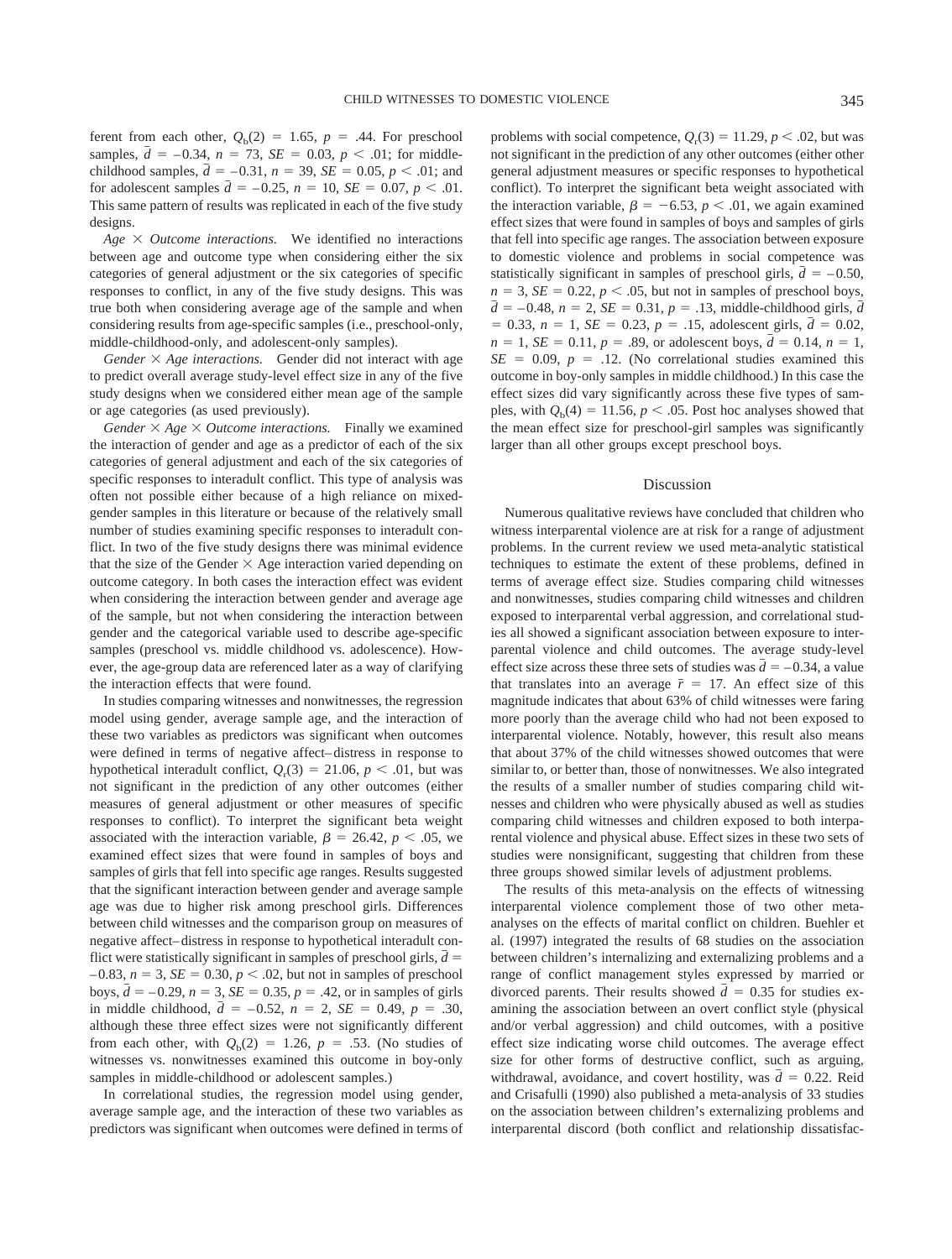tion) in samples of married families. Their average study-level effect was reported as an average  $\bar{r}$  of .16, a value that can be translated into an average  $\overline{d}$  of 0.32.

In the current meta-analysis, two pieces of evidence suggest that the effects of witnessing interparental violence may be even greater than the effects of witnessing other forms of destructive conflict. First, studies comparing children witnesses and nonwitnesses produced a larger average study-level effect size,  $\overline{d}$  = –0.40, than those reported by Buehler et al. (1997) and Reid and Crisafulli (1990). However, average study-level effect sizes were calculated differently in these three meta-analyses and so cannot be directly compared. Therefore the second piece of evidence may be more relevant. Our meta-analysis included a small number of studies that directly compared children who witnessed interparental violence and children who witnessed only parents' verbal aggression. Effect sizes from these studies suggest that children who witness interparental violence show significantly worse outcomes than those who witness other forms of destructive interparental conflict,  $\bar{d} = -0.28$ .

Meta-analytic statistics also allowed us to test for possible moderators of effect size in this body of research. Several of the moderators we identified concerned measurement issues. For example, in correlational studies higher but more consistent effect sizes were obtained using the CTS compared with other methods for assessing interparental violence. The restricted range and lower reliability of other measures, including nonstandardized interviews, questionnaires based on few items, and information obtained from court records, may result in attenuated estimates of the association between interparental violence and child outcomes. The use of the CTS did not moderate results in group-comparison designs, presumably because the continuous-scale scores from the CTS were used to make categorical (yes–no) decisions about group assignment, creating a restricted range of scores. In addition, group comparison studies that used more careful screening procedures to identify violent and nonviolent families produced more conservative, and more consistent, estimates of effect sizes. Surprisingly, however, careful assessment of children's exposure to the violence did not moderate results, perhaps because all children living in homes in which mothers report interparental violence can be assumed to have been exposed to the violence to some degree.

In studies comparing witnesses and nonwitnesses, effect sizes based on mothers' reports of child outcomes were significantly larger than those based on child reports. There are several possible explanations for this result, including the possibility that mothers' ratings are inflated because of their own distress (Hughes & Barad, 1983a), that child witnesses minimize their self-report ratings because of defensiveness or denial (Rossman & Rosenberg, 1992), or that effect sizes are inflated because of shared method variance, with mothers being the most common source of information both about the violence and about child outcomes.

Interestingly, outcome type did not moderate effect size, meaning that similar estimates of effect were obtained for a range of child problems. Researchers in this field have long been interested in the risk for aggression and other externalizing behaviors in children exposed to family violence, but in recent years there has been increased attention to children's internalized distress. Notably, the current results suggest that exposure to interparental violence is associated with children's internalizing and externalizing problems to a similar degree. In addition, although qualitative reviews in this area have found less consistent evidence for social and academic problems in this population—in part because these outcomes have been studied less extensively—our results showed that effect sizes for these outcomes were of similar magnitude as those found for internalizing and externalizing.

We also examined effect sizes for measures of children's specific cognitive, behavioral, and emotional responses to simulated or hypothetical episodes of interadult conflict. These outcomes have been assessed in more recent research, much of it designed to test Grych and Fincham's (1990) cognitive–contextual model or Davies and Cummings's (1994) emotional security hypothesis. As a group, effect sizes based on these specific measures did not differ from those based on measures of general adjustment. Relative to other children, children exposed to interparental violence showed higher negative affect and more negative cognitions in response to simulated or hypothetical interadult conflict and were more likely to report that they would intervene or show aggression in response to conflict. There was less consistent evidence that witnesses were more likely to withdraw or show less positive coping, perhaps because these responses are more difficult to assess. However, although effect sizes for these two outcomes were not statistically significant, they were not significantly smaller than effect sizes for other classes of specific responses.

Two possibilities are suggested by the results showing that effect size was not moderated by outcome type. One possibility is that children show multiple problems in response to interparental violence—that is, a child exposed to domestic violence is likely to show a range of behavioral, social, and academic problems. Another possibility is that children exposed to domestic violence show individual differences in the expression of problems, differences that are masked in many group analyses (Grych, Jouriles, Swank, McDonald, & Norwood, 2000). For example, internalizing and externalizing problems tend to be correlated (Achenbach & Edelbrock, 1991), but studies rarely distinguish children who show only internalizing or externalizing problems from those who show both.

We also examined several factors related to the child as possible moderators of effect size. We were interested, first, in the question of whether child witnesses would show especially poor outcomes when they were exposed to other stressors in addition to interparental violence. There was limited support for this idea. Children who were exposed to interparental violence as well as physical abuse did not show significantly worse outcomes than children exposed only to interparental violence, suggesting that violence anywhere in the family may be sufficient to disrupt child development. In addition, in group-comparison studies, effect sizes obtained in general community samples were similar to those obtained in clinical samples, samples of children from domestic violence shelters, and samples of children from communities at risk because of stressors such as poverty or neighborhood violence. In correlational studies, effect sizes from studies of shelter children were actually smaller than those found in other samples, perhaps because of the restricted variability in scores reflecting shelter children's exposure to domestic violence. However, we did find that studies that used exclusion criteria, matching, or statistical covariation to control for the presence of multiple stressors produced smaller effect sizes than studies that did not control for these variables, suggesting that multiple stressors may have a cumulative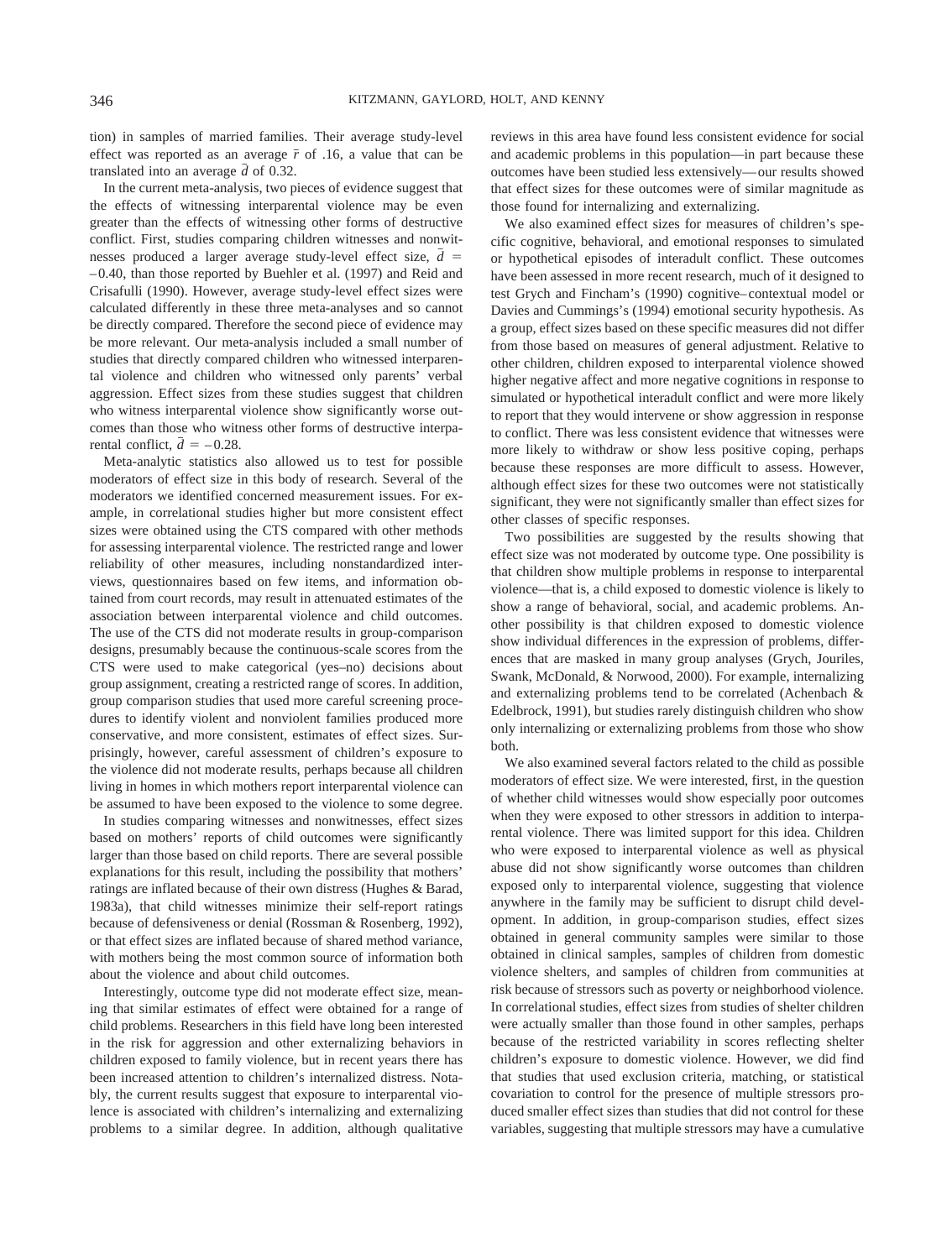impact on the expression of adjustment problems in children exposed to interparental violence.

We found little evidence that effect sizes were moderated by child gender or age, and tests for Gender  $\times$  Age interactions were limited because of the small number of studies that conducted analyses separately for boys and girls in specific age groups. However, we did find evidence of a Gender  $\times$  Age interaction in the prediction of two outcomes—children's negative affect in response to simulated or hypothetical episodes of interadult conflict, and problems in social competence. In both cases, effect sizes were statistically significant in samples of preschool girls but not in samples of boys or girls in other age groups. However, although effect sizes for these outcomes were not statistically significant in groups of preschool boys, in neither case was the effect size for preschool girls significantly larger than the effect size for preschool boys. Therefore these results might better be interpreted as a greater risk for preschoolers, both boys and girls, on these outcomes. If this finding is substantive, it may reflect very-young children's greater risk because of their limited understanding of conflict and less developed strategies for coping with it. However, these results have to be interpreted with caution because of the small number of studies on which they are based. It is possible that other child characteristics, such as temperament or strategies for coping, may be more salient than gender or age in the prediction of child outcomes. However, these child variables were rarely examined in this literature.

Overall, the results of the current meta-analysis provided robust evidence that exposure to interparental aggression is associated with significant disruptions in children's psychosocial functioning, at least in the short term. However, as Fantuzzo et al. (1997) note, gaps and inadequacies in this body of research make it difficult to draw definitive conclusions from these results. We offer five suggestions for continued research on children who witness interparental violence.

First, we suggest increased attention to distinguishing mild or moderate forms of physical aggression from more severe examples of violence (Emery, 1989; Emery & Laumann-Billings, 1998). Up to a third of couples who show interparental aggression are so classified because of behaviors such as pushing, throwing objects, or grabbing the other person, but a much smaller percentage engage in more serious acts of violence such as choking, beating, or kicking the partner (Straus & Gelles, 1990). In many of the studies included in the current meta-analysis, these more extreme forms of violence were not distinguished from milder forms of aggression, for example, cases where there might have been one instance of pushing or grabbing some time during the past 12 months.

Second, we suggest increased attention to identifying the processes by which interparental aggression affects child development. The distinction between mild and severe forms of aggression may be especially helpful in this regard. Less severe forms of aggression may be more similar to other forms of destructive interparental conflict such as intense arguing, stonewalling, withdrawal, and avoidance, and as such would be expected to be associated with the same kinds of general adjustment problems seen in children exposed to these other types of destructive interparental conflict. The processes of these effects may also be similar to those that have been identified in research on marital conflict, including direct effects due to children's behavioral and emotional dysregulation (E. M. Cummings, 1998; Davies & Cummings, 1994) and indirect effects due to disruptions in parenting (Fauber, Forehand, Thomas, & Wierson, 1990; Kitzmann, 2000). More severe forms of aggression, however, may involve unique stressors that are not part of children's experience of most marital conflict. Violence that involves threatened or actual injury or death is more likely to be traumatic for children exposed to it and, thus, more likely to be associated with dissociation, re-experiencing, and other symptoms of posttraumatic stress. Although the processes of these effects may be similar to those for milder forms of aggression, the expression of these processes is likely to be more extreme, in the form of terrorizing, gross lack of socialization, isolation, and lack of emotional attention (McGee & Wolfe, 1991). As such, the processes associated with the effects of severe violence may be more similar to those identified in research on child abuse and neglect than those identified in research on marital conflict.

Third, we suggest increased attention to the assessment of children's specific cognitive, emotional, and behavioral responses to interadult conflict. Experimental, laboratory designs have proven particularly useful for studying responses to simulated or hypothetical conflicts, although research on children's responses to conflict in naturalistic settings will also be useful. Such measures are important for testing current theoretical models of the effects of destructive interparental conflict, including violence. For example, although Grych and Fincham's (1990) cognitive–contextual model and Davies and Cummings's (1994) emotional security hypothesis differ in emphasis, the two models share the assumptions that children react to the meaning of marital conflicts, not just their occurrence, and that this meaning is shaped by children's appraisals and emotional responses to the conflict (E. M. Cummings, 1998). These appraisals and emotional responses have been conceptualized both as mediators and moderators of the association between interparental conflict and children's adjustment (El-Sheikh & Harger, 2001), and individual differences in these response styles may help explain the wide range of adjustment problems documented in children who witness interparental aggression.

Fourth, we suggest increased attention to outcome measures that would identify children's subclinical distress as well as resilience in the face of family violence (Cicchetti & Lynch, 1995; McGee & Wolfe, 1991). Not all children exposed to domestic violence show maladjustment (Grych, Jouriles, et al., 2000; Hughes & Luke, 1998). However, the absence of serious adjustment problems does not necessarily mean that child witnesses are unaffected by the violence, because children may experience subclinical distress or other mild problems that put them at greater risk for psychological or interpersonal problems later (E. M. Cummings, 1998; Graham-Bermann, 1998). For example, children who witness domestic violence may show inappropriate attitudes about violence as a means of resolving conflict, a greater willingness to use violence themselves, and stronger beliefs about being responsible for their parents' violence (Jaffe, Hurley, & Wolfe, 1990). Other children may show resilience, defined not just as the absence of pathology, but also as the presence of competence in the face of stressors associated with interparental aggression. Thus it will be important in future research to assess children's stage-salient competencies in developmental tasks such as attachment, peer relations, and successful adaptation to school (McGee & Wolfe, 1991).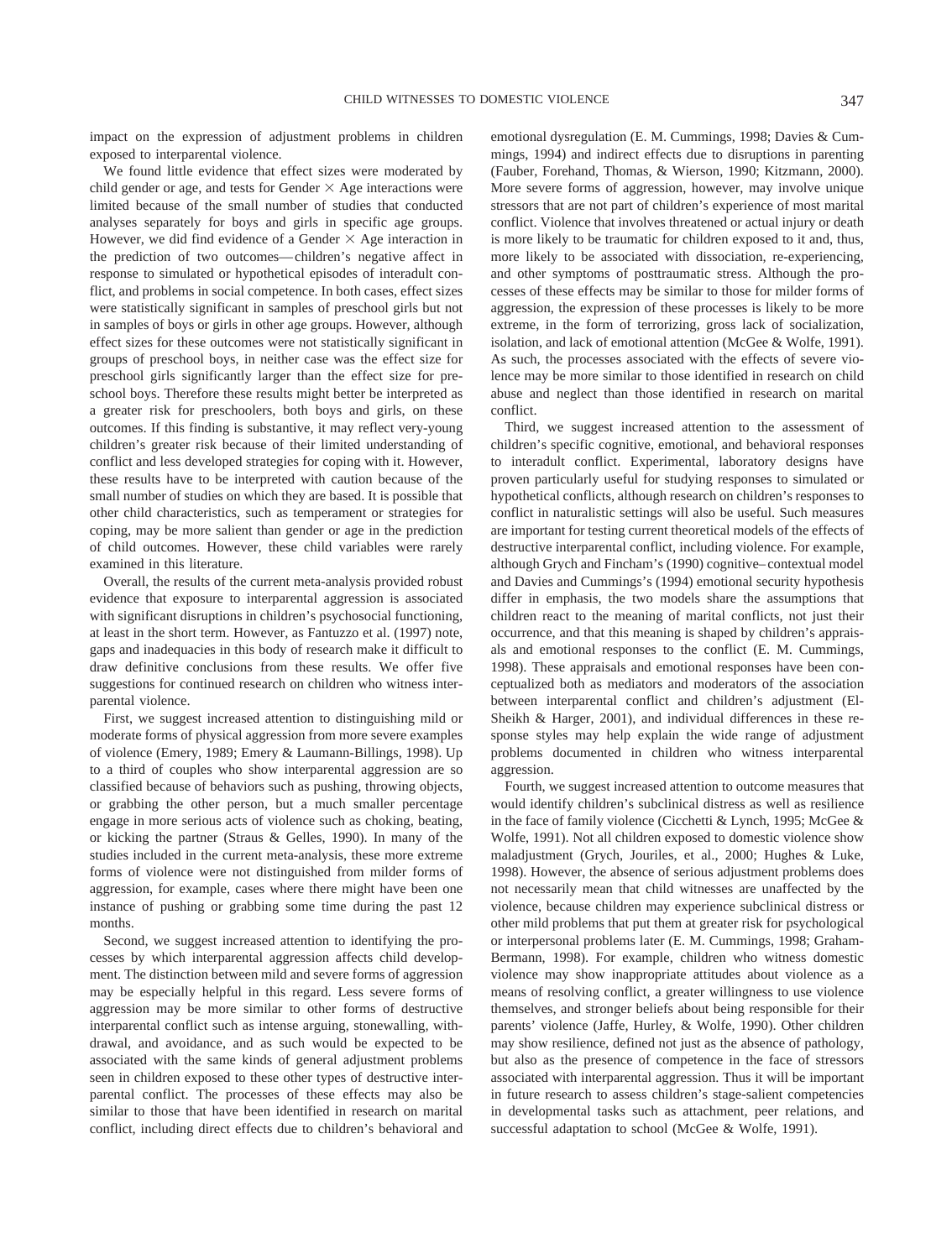Fifth, we suggest an increased reliance on more complex methodologies, appropriate for testing more complex models of the association between interparental aggression and child outcomes. For example, multivariate statistical techniques such as structural equation modeling would be useful for identifying the unique effects of exposure to violence. The studies included in the current meta-analysis were remarkable for their lack of attention to possible confounds due to stressors other than interparental aggression. Less than 20% controlled for SES, less than 10% controlled for general stress, and amazingly, 0% controlled for parent substance abuse. Using structural equation modeling, researchers could test models that take into account multiple co-occurring stressors as well as protective factors that may interact with interparental aggression to increase or decrease children's risk for adjustment problems. Longitudinal designs—used in only 6% of the studies identified in this meta-analysis—also will be important for disentangling the effects of age- and time-related variables. Among the studies in the current review, less than 3% assessed length of exposure to domestic violence, and assessment of time since exposure tended to be global in nature, most commonly reported as "within the last year." Such information is critical for understanding the developmental processes associated with both adjustment and maladjustment among children exposed to interparental aggression (National Research Council, 1993).

### References

References marked with an asterisk indicate studies included in the meta-analysis

- Achenbach, T. M., & Edelbrock, C. S. (1991). *Manual for the Child Behavior Checklist and Revised Child Behavior Profile.* Burlington: University of Vermont.
- \*Adamson, J. L., & Thompson, R. A. (1998). Coping with interparental verbal conflict by children exposed to spouse abuse and children from nonviolent homes. *Journal of Family Violence, 13,* 213–232.
- Appel, A. E., & Holden, G. W. (1998). The co-occurrence of spouse and physical child abuse: A review and appraisal. *Journal of Family Psychology, 12,* 578–599.
- \*Ashley, S. L. (1987). *The relationship among marital satisfaction, overt and covert marital discord and behavior problems of latency age children.* Unpublished dissertation, California School of Professional Psychology, Los Angeles.
- \*Attala, J., & McSweeney, M. (1997). Preschool children of battered women identified in a community setting. *Issues in Comprehensive Pediatric Nursing, 20,* 217–225.
- \*Balog, S. A. (1995). *Personality characteristics in children witnessing domestic violence: Externalizing behavior, internalizing behavior, social competence, and self-concept.* Unpublished dissertation, University of Denver, Colorado.
- \*Belew, B. L. (1992). *Cognitive mediators of responses to interpersonal aggression in child witnesses of family violence.* Unpublished dissertation, University of Kentucky, Lexington.
- \*Blumenthal, D. R. (1998). *Interadult violence and verbal aggression in the home: Associations with distress, relationship problems, and trauma symptoms in inner-city high school students.* Unpublished dissertation, University of Maryland, College Park.
- Buehler, C., Anthony, C., Krishnakumar, A., Stone, G., Gerard, J., & Pemberton, S. (1997). Interparental conflict and youth problem behaviors: A meta-analysis. *Journal of Child and Family Studies, 6,* 233–247.
- \*Caputo, A. A., Frick, P. J., & Brodsky, S. L. (1999). Family violence and juvenile sex offending: The potential mediating role of psychopathic

traits and negative attitudes toward women. *Criminal Justice and Behavior, 26,* 338–356.

- \*Carlson, B. E. (1990). Adolescent observers of marital violence. *Journal of Family Violence, 5,* 285–299.
- \*Carlson, B. E. (1991). Outcomes of physical abuse and observation of marital violence among adolescents in placement. *Journal of Interpersonal Violence, 6,* 526–534.
- \*Christopoulos, C., Cohn, D. A., Shaw, D. S., Joyce, S., Sullivan-Hanson, J., Kraft, S. P., & Emery, R. E. (1987). Children of abused women: I. Adjustment at time of shelter residence. *Journal of Marriage and the Family, 49,* 611–619.
- Cicchetti, D., & Lynch, M. (1995). Failures in the expectable environment and their impact on individual development: The case of child maltreatment. In D. Cichetti & D. J. Cohen (Eds.), *Developmental psychopathology* (Vol. *2,* pp. 32–71). New York: Wiley.
- Cohen, J. (1988). *Statistical power analysis for the behavioral sciences.* Hillsdale, NJ: Erlbaum.
- \*Coyne, J. J., Barrett, P. M., & Duffy, A. L. (2000). Threat vigilance in child witnesses of domestic violence: A pilot study utilizing the ambiguous situations paradigm. *Journal of Child and Family Studies, 9,* 377–388.
- Cummings, E. M. (1998). Children exposed to marital conflict and violence: Conceptual and theoretical directions. In G. W. Holden, R. Geffner, & E. N. Jouriles (Eds.), *Children exposed to marital violence: Theory, research, and applied issues* (pp. 55–93). Washington, DC: American Psychological Association.
- Cummings, E. M., Davies, P. T., & Campbell, S. B. (2000). *Developmental psychopathology and family process: Theory, research, and clinical implications.* New York: Guilford Press.
- Cummings, E. M., Iannotti, R., & Zahn-Waxler, C. (1985). The influence of conflict between adults on the emotions and aggression of young children. *Developmental Psychology, 21,* 495–507.
- \*Cummings, E. M., Vogel, D., Cummings, J. S., & El-Sheikh, M. (1989). Children's responses to different forms of expression of anger between adults. *Child Development, 60,* 1392–1404.
- \*Cummings, J. S., Pellegrini, D. S., Notarius, C. I., & Cummings, E. M. (1989). Children's responses to angry adult behavior as a function of marital distress and history of interparent hostility. *Child Development, 60,* 1035–1043.
- Davies, P. T., & Cummings, E. M. (1994). Marital conflict and child adjustment: An emotional security hypothesis. *Psychological Bulletin, 116,* 387–411.
- \*Davis, L. V., & Carlson, B. E. (1987). Observation of spouse abuse: What happens to the children? *Journal of Interpersonal Violence, 2,* 278–291.
- \*Dodds, M. F. (1995). *The impact of exposure to interparental violence on child behavior problems.* Unpublished thesis. University of Minnesota, Minneapolis.
- \*Doumas, D., Margolin, G., & John, R. S. (1994). The intergenerational transmission of aggression across three generations. *Journal of Family Violence, 9,* 157–175.
- \*DuRant, R. H., Cadenhead, C., Pendergrast, R. A., Slavens, G., & Linder, C. W. (1994). Factors associated with the use of violence among urban Black adolescents. *American Journal of Public Health, 84,* 612–617.
- \*DuRant, R. H., Pendergrast, R. A., & Cadenhead, C. (1994). Exposure to violence and victimization and fighting behavior by urban Black adolescents. *Journal of Adolescent Health, 15,* 311–318.
- El-Sheikh, M., & Harger, J. (2001). Appraisals of marital conflict and children's adjustment, health, and physiological reactivity. *Developmental Psychology, 37,* 875–885.
- Emerson, J. D., & Strenio, J. (1983). Boxplots and batch comparisons. In D. C. Hoaglin, F. Mosteller, & J. W. Tukey (Eds.), *Understanding robust and exploratory data analysis* (pp. 58–96). New York: Wiley.
- Emery, R. E. (1989). Family violence. *American Psychologist, 44,* 321– 328.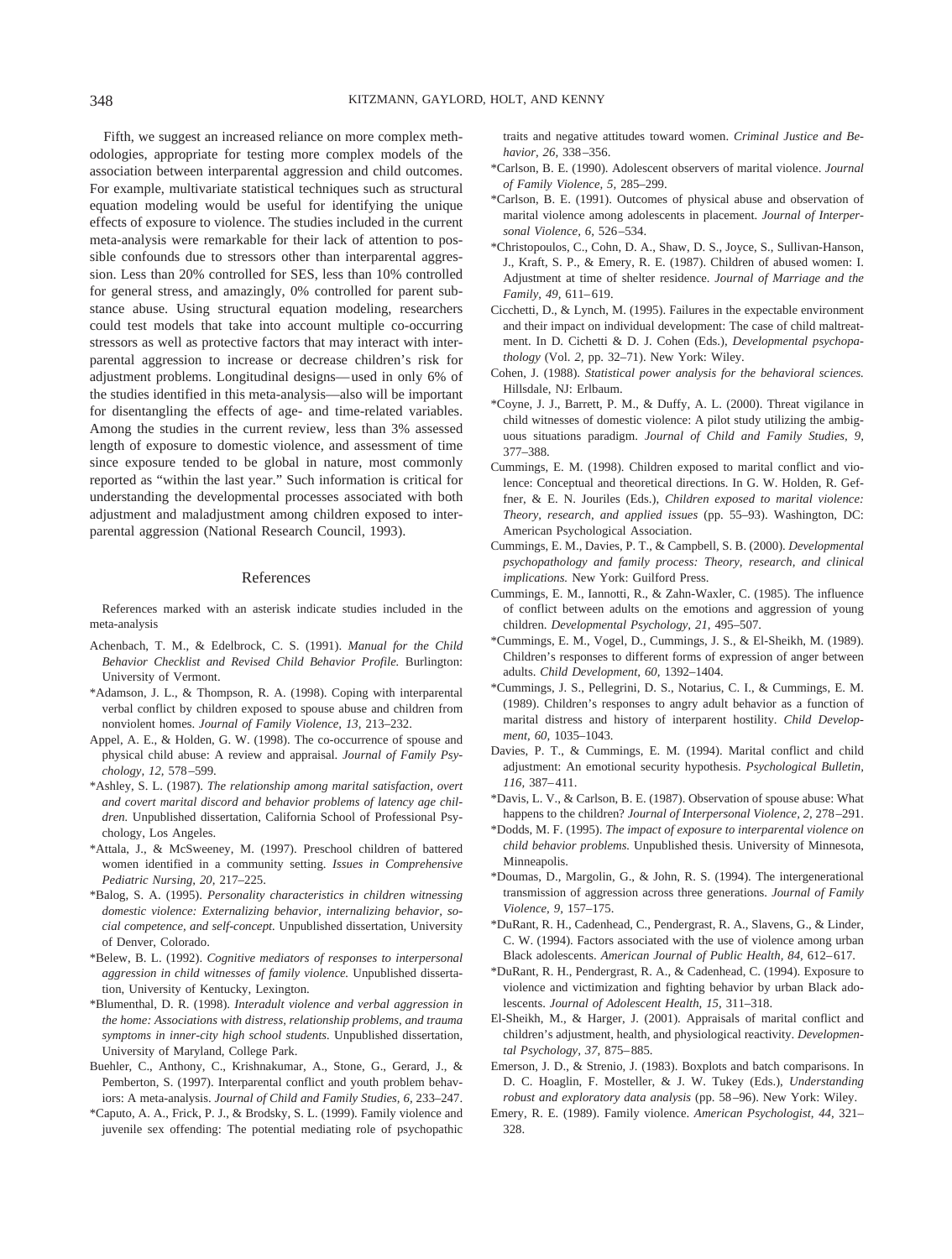- Emery, R. E., & Laumann-Billings, L. (1998). An overview of the nature, causes, and consequences of abusive family relationships: Toward differentiating maltreatment and violence. *American Psychologist, 53,* 121–135.
- Fantuzzo, J. W., Boruch, R., Beriama, A., Atkins, M., & Marcus, S. (1997). Domestic violence and children: Prevalence and risk in five major U.S. cities. *Journal of the American Academy of Child and Adolescent Psychiatry, 36,* 116–122.
- \*Fantuzzo, J. W., DePaola, L. M., Lambert, L., Martino, T., Anderson, G., & Sutton, S. (1991). Effects of interparental violence on the psychological adjustment and competencies of young children. *Journal of Consulting and Clinical Psychology, 59,* 258–265.
- Fantuzzo, J. W., & Lindquist, C. U. (1989). The effects of observing conjugal violence on children: A review and analysis of research methodology. *Journal of Family Violence, 4,* 77–94.
- Fauber, R., Forehand, R., Thomas, A. M., & Wierson, M. (1990). A mediational model of the impact of marital conflict on adolescent adjustment in intact and divorced families: The role of disrupted parenting. *Child Development, 61,* 1112–1123.
- \*Fergusson, D. M., Horwood, L. J., & Lynskey, M. T. (1992). Family change, parental discord and early offending. *Journal of Child Psychology and Psychiatry, 33,* 1059–1075.
- \*Ford, A. B. (1996). *Post divorce parental conflict, the coparental relationship, and the parent adolescent relationship in predicting adolescent adjustment to divorce.* Unpublished dissertation, Curry School of Education, Charlottesville, Virginia.
- \*Gallo, D. P. (1997). *The differential effects of domestic violence and child abuse upon responses to the Roberts Apperception Test for Children.* Unpublished dissertation, California School of Professional Psychology, Los Angeles.
- \*Gleason, W. J. (1995). Children of battered women: Developmental delays and behavioral dysfunction. *Violence and Victims, 10,* 153–160.
- \*Goebel-Fabbri, A. E. (1998). *Violence exposure among suicidal and assaultive adolescent in patients.* Unpublished dissertation, Boston University.
- \*Gordis, E. B., Margolin, G., & John, R. S. (1997). Marital aggression, observed parental hostility, and child behavior during triadic family interaction. *Journal of Family Psychology, 11,* 76–89.
- \*Graham-Bermann, S. A. (1996). Family worries: Assessment of interpersonal anxiety in children from violent and nonviolent families. *Journal of Clinical Child Psychology, 25,* 280–287.
- Graham-Bermann, S. A. (1998). The impact of woman abuse on children's social development: Research and theoretical perspectives. In G. W. Holden, R. Geffner, & E. N. Jouriles (Eds.), *Children exposed to marital violence: Theory, research, and applied issues* (pp. 21–54). Washington, DC: American Psychological Association.
- \*Grych, J. H. (1991). *Marital conflict and children's adjustment: Initial investigations of the cognitive-contextual framework.* Unpublished thesis, University of Illinois at Urbana-Champaign.
- Grych, J. H., & Fincham, F. D. (1990). Marital conflict and children's adjustment: A cognitive–contextual framework. *Psychological Bulletin, 108,* 267–290.
- \*Grych, J. H., Fincham, F. D., Jouriles, E. N., & McDonald, R. (2000). Interparental conflict and child adjustment: Testing the mediational role of appraisals in the cognitive–contextual framework. *Child Development, 71,* 1648–1661.
- \*Grych, J. H., Jouriles, E. N., Swank, P. R., McDonald, R., & Norwood, W. D. (2000). Patterns of adjustment among children of battered women. *Journal of Consulting and Clinical Psychology, 68,* 84–94.
- \*Halloran, E. C. (1993). *The impact of marital conflict on children.* Unpublished dissertation, University of Southern California, Los Angeles.
- \*Hanson, K. L. (1997). *A proposed causal model of adjustment problems*

*in children exposed to family violence.* Unpublished dissertation, St. Louis University, Missouri.

- \*Hanson, T. L., & McLanahan, S. S. (1996). Double jeopardy: Parental conflict and stepfamily outcomes for children. *Journal of Marriage and the Family, 58,* 141–154.
- \*Harger, J. (1999). *Children's physiological regulation and cognitive appraisals as moderators of the relationship between exposure to parental conflict and children's psychosocial functioning and physical health.* Unpublished dissertation, Auburn University, Auburn, Alabama.
- Hedges, L. V., & Olkin, I. (1985). *Statistical methods for meta-analysis.* San Diego, CA: Academic Press.
- \*Hershorn, M., & Rosenbaum, A. (1985). Children of marital violence: A closer look at the unintended victims. *American Journal of Orthopsychiatry, 55,* 260–266.
- \*Higgins, D. J., & McCabe, M. P. (1998). Parent perceptions of maltreatment and adjustment in children. *Journal of Family Studies, 4,* 53–76.
- \*Hinchey, F. S., & Gavalek, J. R. (1982). Empathic responding in children of battered mothers. *Child Abuse and Neglect, 6,* 395–401.
- \*Holden, G. W., & Ritchie, K. L. (1991). Linking extreme marital discord, child rearing, and child behavior problems: Evidence from battered women. *Child Development, 62,* 311–327.
- \*Holden, G. W., Stein, J. D., Ritchie, K. L., Harris, S. D., & Jouriles, E. N. (1998). Parenting behaviors and beliefs of battered women. In G. W. Holden, R. Geffner, & E. N. Jouriles (Eds.), *Children exposed to marital violence: Theory, research, and applied issues* (pp. 289–334). Washington, DC: American Psychological Association.
- \*Hotaling, G., Straus, M., & Lincoln, A. (1989). Intrafamily violence and crime and violence outside the family. In L. Ohlin & M. Tonry (Eds.), *Family violence* (pp. 315–375). Chicago: University of Chicago Press.
- \*Hughes, H. M. (1988). Psychological and behavioral correlates of family violence in child witnesses and victims. *American Journal of Orthopsychiatry, 58,* 77–90.
- Hughes, H. M., & Barad, S. J. (1983a). Psychological functioning of children in a battered women's shelter: A model preventative program. *Family Relations, 31,* 495–502.
- \*Hughes, H. M., & Barad, S. J. (1983b). Psychological functioning of children in a battered women's shelter: A preliminary investigation. *American Journal of Orthopsychiatry, 53,* 525–531.
- Hughes, H. M., & Luke, D. A. (1998). Heterogeneity of adjustment among children of battered women. In G. W. Holden, R. Geffner, & E. N. Jouriles (Eds.), *Children exposed to marital violence: Theory, research, and applied issues* (pp. 185–222). Washington, DC: American Psychological Association.
- \*Hughes, H. M., Parkinson, D., & Vargo, M. (1989). Witnessing spouse abuse and experiencing physical abuse: A "doubly whammy"? *Journal of Family Violence, 4,* 197–209.
- \*Hughes, H. M., Vargo, M. C., Ito, E. S., & Skinner, S. K. (1991). Psychological adjustment of children of battered women: Influences of gender. *Family Violence Bulletin, 7,* 15–17.
- \*Hutchenson, S. P. (1996). *Multiple stressors and social–emotional functioning in African-American elementary school children.* Unpublished dissertation, Howard University, Washington, DC.
- \*Ingoldsby, E. M., Shaw, D. S., Owens, E. B., & Winslow, E. B. (1999). A longitudinal study of interparental conflict, emotional and behavioral reactivity, and preschoolers' adjustment problems among low-income families. *Journal of Abnormal Child Psychology, 27,* 343–356.
- \*Jacobson, D. S. (1978). The impact of marital separation/divorce on children. *Journal of Divorce, 2,* 3–19.
- Jaffe, P., Hurley, D., & Wolfe, D. A. (1990). Children's observations of violence: I. Critical issues in child development and intervention planning. *Canadian Journal of Psychiatry, 35,* 466–470.
- Jaffe, P., Wilson, S., & Wolfe, D. A. (1986). Promoting changes in attitudes and understanding of conflict among child witnesses of family violence. *Canadian Journal of Behavioural Science, 18,* 357–366.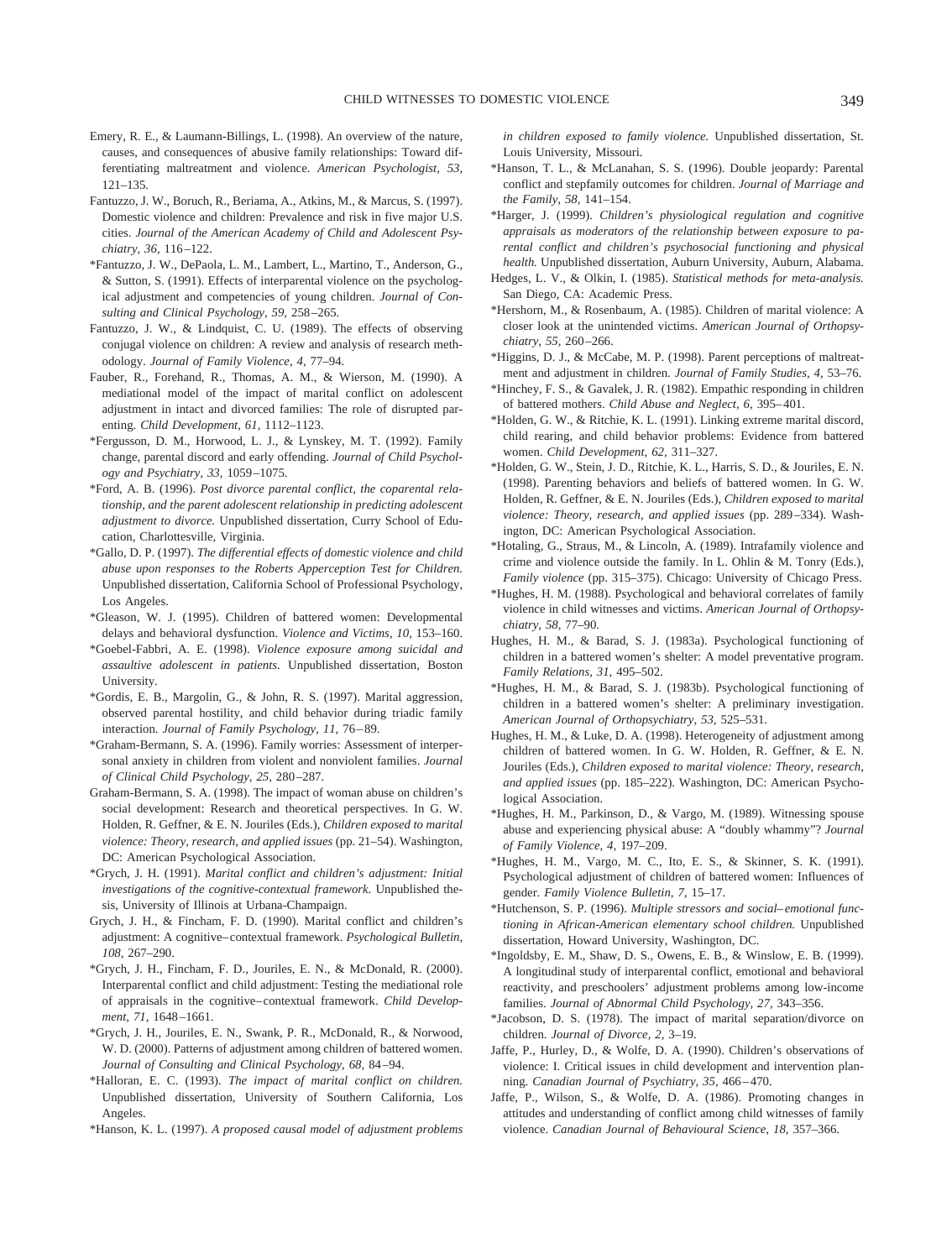- \*Jaffe, P., Wilson, S., & Wolfe, D. A. (1988). Specific assessment and intervention strategies for children exposed to wife battering: Preliminary empirical investigations. *Canadian Journal of Community Mental Health, 7,* 157–163.
- Jaffe, P., Wolfe, D., & Wilson, S. K. (1990). *Children of battered women.* Newbury Park, CA: Sage.
- \*Jaffe, P., Wolfe, D., Wilson, S. K., & Zak, L. (1985). Critical issues in the assessment of children's adjustment to witnessing family violence. *Canada's Mental Health, 33,* 15–19.
- \*Jaffe, P., Wolfe, D., Wilson, S. K., & Zak, L. (1986a). Family violence and child adjustment: A comparative analysis of girls' and boys' behavioral symptoms. *American Journal of Psychiatry, 143,* 74–77.
- \*Jaffe, P., Wolfe, D., Wilson, S. K., & Zak, L. (1986b). Similarities in behavioral and social maladjustment among child victims and witnesses to family violence. *American Journal of Orthopsychiatry, 56,* 142–146.
- \*Jenkins, J. M. (2000). Marital conflict and children's emotions: The development of an anger organization. *Journal of Marriage and the Family, 62,* 723–736.
- \*Jouriles, E. N., Barling, J., & O'Leary, K. D. (1987). Predicting child behavior problems in maritally violent families. *Journal of Abnormal Child Psychology, 15,* 165–173.
- \*Jouriles, E. N., McDonald, R., Norwood, W. D., Ware, H. S., Spiller, L. C., & Swank, P. R. (1998). Knives, guns, and interparent violence: Relations with child behavior problems. *Journal of Family Psychology, 12,* 178–194.
- \*Jouriles, E. N., & Norwood, W. D. (1995). Physical aggression toward boys and girls in families characterized by the battering of women. *Journal of Family Psychology, 9,* 69–78.
- \*Jouriles, E. N., Murphy, C. M., & O'Leary, K. D. (1989). Interspousal aggression, marital discord, and child problems. *Journal of Consulting and Clinical Psychology, 57,* 453–455.
- \*Jouriles, E. N., Norwood, W. D., McDonald, R., Vincent, J. P., & Mahoney, A. (1996). Physical violence and other forms of marital aggression: Links with children's behavior problems. *Journal of Family Psychology, 10,* 223–234.
- \*Kempton, T., Thomas, A. M., & Forehand, R. (1989). Dimensions of interparental conflict and adolescent functioning. *Journal of Family Violence, 4,* 297–307.
- \*Kerig, P. K. (1998a). Gender and appraisals as mediators of adjustment in children exposed to interparental violence. *Journal of Family Violence, 13,* 345–363.
- \*Kerig, P. K. (1998b). Moderators and mediators of the effects of interparental conflict on children's adjustment. *Journal of Abnormal Child Psychology, 26,* 199–212.
- \*Kilpatrick, K. L., Litt, M., & Williams, L. M. (1997). Post-traumatic stress disorder in child witnesses to domestic violence. *American Journal of Orthopsychiatry, 67,* 639–644.
- \*Kimura, M. S. (1998). *Mother–child relationships and adjustment of children exposed to marital aggression and violence.* Unpublished dissertation, University of Denver, Colorado.
- Kitzmann, K. M. (2000). Effects of marital conflict on subsequent triadic family interactions and parenting. *Developmental Psychology, 36,* 3–13.
- \*Kolbo, J. R. (1996). Risk and resilience among children exposed to family violence. *Violence and Victims, 11,* 113–128.
- Kolbo, J. R., Blakely, E. H., & Engleman, D. (1996). Children who witness domestic violence: A review of empirical literature. *Journal of Interpersonal Violence, 11,* 281–93.
- \*Kruttschnitt, C., & Dornfeld, M. (1993). Exposure to family violence: A partial explanation for initial and subsequent levels of delinquency. *Criminal Behaviour and Mental Health, 3,* 61–75.
- \*Langhinrichsen-Rohling, J., & Neidig, P. (1995). Violent backgrounds of economically disadvantaged youth: Risk factors for perpetrating violence? *Journal of Family Violence, 10,* 379–397.
- \*Lehmann, P. J. (1982). *Children who witness mother-assault: An ex-*

*panded posttraumatic stress disorder conceptualization.* Unpublished dissertation, Wilfrid Laurier University, Waterloo, Ontario, Canada.

- \*Lehmann, P. (1997). The development of posttraumatic stress disorder (PTSD) in a sample of child witnesses to mother assault. *Journal of Family Violence, 12,* 241–257.
- \*Lipschitz, D. S., Winegar, R. K., Hartnick, E., Foote, B., & Southwick, S. M. (1999). Posttraumatic stress disorder in hospitalized adolescents: Psychiatric comorbidity and clinical correlates. *Journal of the American Academy of Child and Adolescent Psychiatry, 38,* 385–392.
- Lipsey, M. W. & Wilson, D. B. (2001). *Practical meta-analysis.* Thousand Oaks, CA: Sage.
- \*Mallah, K. (1997). *Children's social information processing in the context of family violence.* Unpublished dissertation, University of Denver, Colorado.
- Margolin, G., & Gordis, E. B. (2000). The effects of family and community violence on children. *Annual Review of Psychology, 51,* 445–479.
- \*Marks, C. R. (1996). *Relation of marital violence, parenting self-efficacy, and child adjustment in children of battered women: An exploratory study.* Unpublished dissertation, University of Georgia, Athens.
- Masten, A. S., Best, K. M., & Garmezy, N. (1990). Resilience and development: Contributions from the study of children who overcome adversity. *Development and Psychopathology, 2,* 425–444.
- \*Mathias, J. L., Mertin, P., & Murray, A. (1995). The psychological functioning of children from backgrounds of domestic violence. *Australian Psychologist, 30,* 47–56.
- \*Matteson, K. J. (1994). *Resiliency and vulnerability: The role of parentchild relationships in association with marital discord and girls' adjustment.* Unpublished dissertation, California School of Professional Psychology.
- \*McCloskey, L. A., Figueredo, A. J., & Koss, M. P. (1995). The effects of systemic family violence on children's mental health. *Child Development, 66,* 1239–1261.
- \*McCloskey, L. A., Southwick, K., Fernandez-Esquer, M. E., & Locke, C. (1995). The psychological effects of political and domestic violence on Central American and Mexican immigrant mothers and children. *Journal of Community Psychology, 23,* 95–116.
- McGee, R. A., & Wolfe, D. A. (1991). Psychological maltreatment: Toward an operational definition. *Development and Psychopathology, 3,* 3–18.
- \*McGee, R. A., Wolfe, D. A., & Wilson, S. K. (1997). Multiple maltreatment experiences and adolescent behavior problems: Adolescents' perspectives. *Development and Psychopathology, 9,* 131–149.
- \*McGee, R. A., Wolfe, D. A., Yuen, S. A., Wilson, S. K., & Carnochan, J. (1995). The measurement of maltreatment: A comparison of approaches. *Child Abuse and Neglect, 19,* 233–249.
- \*Medina, A. M., Margolin, G., & Wilcox, R. R. (2000). Family hostility and children's cognitive processes. *Behavior Therapy, 31,* 667–684.
- \*Miller, T. R., Handal, P. J., Gilner, F. H., & Cross, J. F. (1991). The relationship of abuse and witnessing violence on the Child Abuse Potential Inventory with Black adolescents. *Journal of Family Violence, 6,* 351–363.
- \*Moore, T. E., & Pepler, D. J. (1998). Correlates of adjustment in children at risk. In G. W. Holden, R. Geffner, & E. N. Jouriles (Eds.), *Children exposed to marital violence: Theory, research, and applied issues* (pp. 157–184). Washington, DC: American Psychological Association.
- \*Mosca, V. H. (1991). *Psychological adjustment of children exposed to family violence.* Unpublished dissertation, Pace University, New York.
- National Research Council. (1993). *Understanding child abuse and neglect.* Washington, DC: National Academy Press.
- \*O'Brien, M., Bahadur, M. A., Gee, C., Balto, K., & Erber, S. (1997). Child exposure to marital conflict and child coping responses as predictors of child adjustment. *Cognitive Therapy and Research, 21,* 39–59.
- \*O'Brien, M., Margolin, G., & John, R. S. (1995). Relation among marital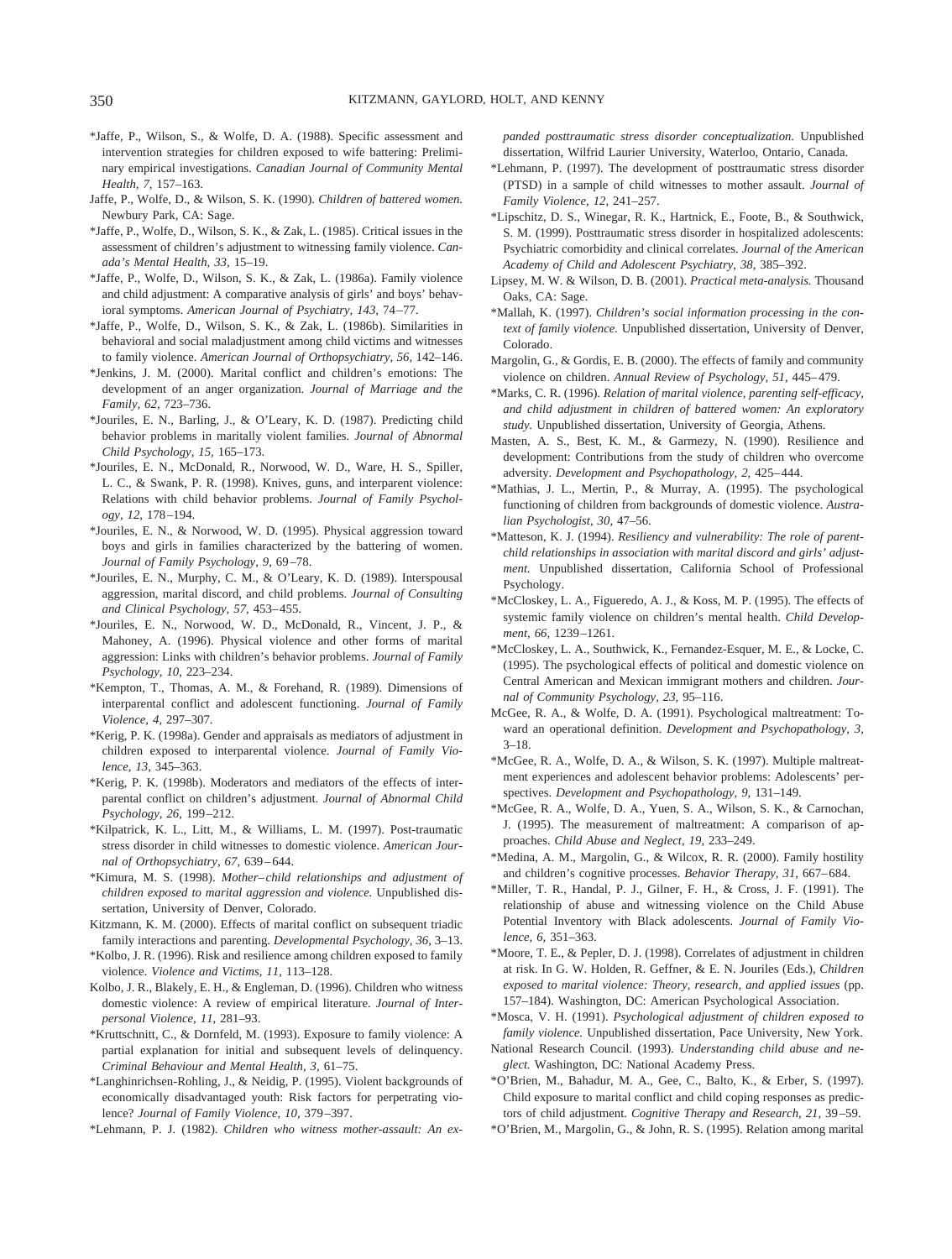conflict, child coping, and child adjustment. *Journal of Clinical Child Psychology, 24,* 346–361.

- \*O'Brien, M., Margolin, G., John, R. S., & Krueger, L. (1991). Mothers' and sons' cognitive and emotional reactions to simulated marital and family conflict. *Journal of Consulting and Clinical Psychology, 59,* 692–703.
- \*O'Hearn, H. G., Margolin, G., & John, R. S. (1997). Mothers' and fathers' reports of children's reactions to naturalistic marital conflict. *Journal of the American Academy of Child and Adolescent Psychiatry, 36,* 1366– 1373.
- \*O'Keefe, M. (1994a, September). Adjustment of children from maritally violent homes. *Families in Society: The Journal of Contemporary Human Services,* 403–415.
- \*O'Keefe, M. (1994b). Linking marital violence, mother–child/father– child aggression, and child behavior problems. *Journal of Family Violence, 9,* 63–78.
- \*O'Keefe, M. (1995). Predictors of child abuse in maritally violent families. *Journal of Interpersonal Violence, 10,* 3–25.
- \*O'Keefe, M. (1996). The differential effects of family violence on adolescent adjustment. *Child and Adolescent Social Work Journal, 13,* 51–68.
- \*O'Keefe, M. (1997). Predictors of dating violence among high school students. *Journal of Interpersonal Violence, 12,* 546–568.
- O'Leary, K. D., Barling, J., Arias, I., Rosenbaum, A., Malone, J., & Tyree, A. (1989). Prevalence and stability of physical aggression between spouses: A longitudinal analysis. *Journal of Consulting and Clinical Psychology, 57,* 263–278.
- Osofsky, J. D. (1995). Children who witness domestic violence: The invisible victims. *Social Policy Report, 9,* 1–16.
- \*Osofsky, J. D., Wewers, S., Hann, D. M., & Fick, A. C. (1993). Chronic community violence: What is happening to our children? *Psychiatry, 56,* 36–45.
- \*Owens, E. B. (1998). *Resilience to chronic psychosocial stressors: A longitudinal study of preschool-aged boys at risk for developing externalizing behavior problems.* Unpublished dissertation, University of Pittsburgh, Pennsylvania.
- \*Patenaude, R. L. (1995). *Self-blame and control appraisals as moderators of adjustment in children exposed to interparental conflict.* Unpublished thesis, Simon Fraser University, Burnaby, British Columbia, Canada.
- \*Pease, T. E. (1996). *Separation anxiety and social dependency in children exposed to wife abuse.* Unpublished dissertation, Cornell University, Ithaca, New York.
- Peled, E., & Davis, D. (1995). *Groupwork with children of battered women.* Thousand Oaks, CA: Sage.
- \*Porter, B., & O'Leary, K. D. (1980). Marital discord and childhood behavior problems. *Journal of Abnormal Child Psychology, 8,* 287–295.
- \*Prilik, P. K. (1996). *The relationship between adolescent exposure to domestic and community violence and principled moral judgment reasoning.* Unpublished dissertation, Adelphi University, Garden City, New York.
- \*Randolph, M. K., & Conkle, L. K. (1993). Behavioral and emotional characteristics of children who witness parental violence. *Family Violence and Sexual Assault Bulletin, 9,* 23–27.
- Reid, W., & Crisafulli, A. (1990). Marital discord and child behavior problems: A meta-analysis. *Journal of Abnormal Child Psychology, 18,* 105–117.
- \*Reyes, E. (1986). *Short-term effects on children in a residential treatment facility of exposure to marital violence.* Unpublished dissertation, Florida State University, Gainseville.
- \*Rogers, M. J. & Holmbeck, G. N. (1997). Effects of interparental aggression on children's adjustment: The moderating role of cognitive appraisal and coping. *Journal of Family Psychology, 11,* 125–130.

\*Rosenbaum, A., & O'Leary, K. D. (1981). Children: The unintended

victims of marital violence. *American Journal of Orthopsychiatry, 51,* 692–699.

- \*Rosenberg, M. (1984). *The impact of witnessing interparental violence on children's behavior, perceived competence, and social problem solving abilities.* Unpublished dissertation, University of Virginia, Charlottesville.
- Rosenberg, M. (1987). Children of battered women: The effects of witnessing violence on their social problem-solving abilities. *Behavior Therapist, 10,* 85–89.
- Rosenthal, R. (1995). Writing meta-analytic reviews. *Psychological Bulletin, 118,* 183–192.
- \*Rossman, B. B. R. (1998). Descartes' error and posttraumatic stress disorder: Cognition and emotion in children who are exposed to parental violence. In G. W. Holden, R. Geffner, & E. N. Jouriles (Ed.), *Children exposed to marital violence: Theory, research, and applied issues* (pp. 223–256). Washington, DC: American Psychological Association.
- \*Rossman, B. B. R., Bingham, R. D., & Emde, R. N. (1997). Symptomatology and adaptive functioning for children exposed to normative stressors, dog attack, and parental violence. *Journal of the American Academy of Child and Adolescent Psychiatry, 36,* 1089–1097.
- \*Rossman, B. B. R., & Rosenberg, M. S. (1992). Family stress and functioning in children: The moderating effects of children's beliefs about their control over parental conflict. *Journal of Child Psychology and Psychiatry, 33,* 699–715.
- Shadish, W., Robinson, L., & Lu, C. (1997). Effect Size (ES) analysis software. Memphis: University of Memphis.
- \*Shillinglaw, R. D. (1998). *Protective factors among adolescents from violent families: Why are some youth exposed to child abuse and/or interparental violence less violent than others?* Unpublished dissertation, University of South Carolina, Columbia.
- \*Shipman, K. L., Rossman, B. B., and West, J. C. (1999). Co-occurrence of spousal violence and child abuse: Conceptual implications. *Child Maltreatment, 4,* 93–102.
- \*Simons, R. L., Lin, K., & Gordon, L. C. (1998). Socialization in the family of origin and male dating violence: A prospective study. *Journal of Marriage and the Family, 60,* 467–478.
- Somer, E., & Braunstein, A. (1999). Are children exposed to interparental violence being psychologically maltreated? *Aggression and Violent Behavior, 4,* 449–456.
- \*Spaccarelli, S., Sandler, I. N., & Roosa, M. (1994). History of spousal violence against mother: Correlated risks and unique effects in child mental health. *Journal of Family Violence, 9,* 79–98.
- \*Sprengelmeyer, P. G. (1997). *Individual, family, and peer characteristics of juvenile offenders exposed to interparental violence.* Unpublished dissertation, University of Missouri–Columbia.
- \*Sternberg, K. J., Lamb, M. E., & Dawud-Noursi, S. (1998). Using multiple informants to understand domestic violence and its effects. In G. W. Holden, R. Geffner, & E. N. Jouriles (Eds.), *Children exposed to marital violence: Theory, research, and applied issues* (pp. 121–156). Washington, DC: American Psychological Association.
- \*Sternberg, K. L., Lamb, M. E., Greenbaum, C., Cicchetti, D., Dawud, S., Cortes, R. M., et al. (1993). Effects of domestic violence on children's behavior problems and depression. *Developmental Psychology, 29,* 44– 52.
- \*Sternberg, K. L., Lamb, M. E., Greenbaum, C., Dawud, S., Cortex, R. M., & Lorey, F. (1994). The effects of domestic violence on children's perceptions of their perpetrating and nonperpetrating parents. *International Journal of Behavioral Development, 17,* 779–795.
- Straus, M. A. (1979). Measuring intrafamily conflict: The Conflict Tactics (CT) Scales. *Journal of Marriage and the Family, 41,* 75–88.
- Straus, M. A., & Gelles, R. J. (1990). *Physical violence in American families.* New Brunswick, NJ: Transaction Press.
- Straus, M. A., Gelles, R. J., & Steinmetz, S. K. (1980). *Behind closed doors: Violence in the American family.* Garden City, NY: Anchor.